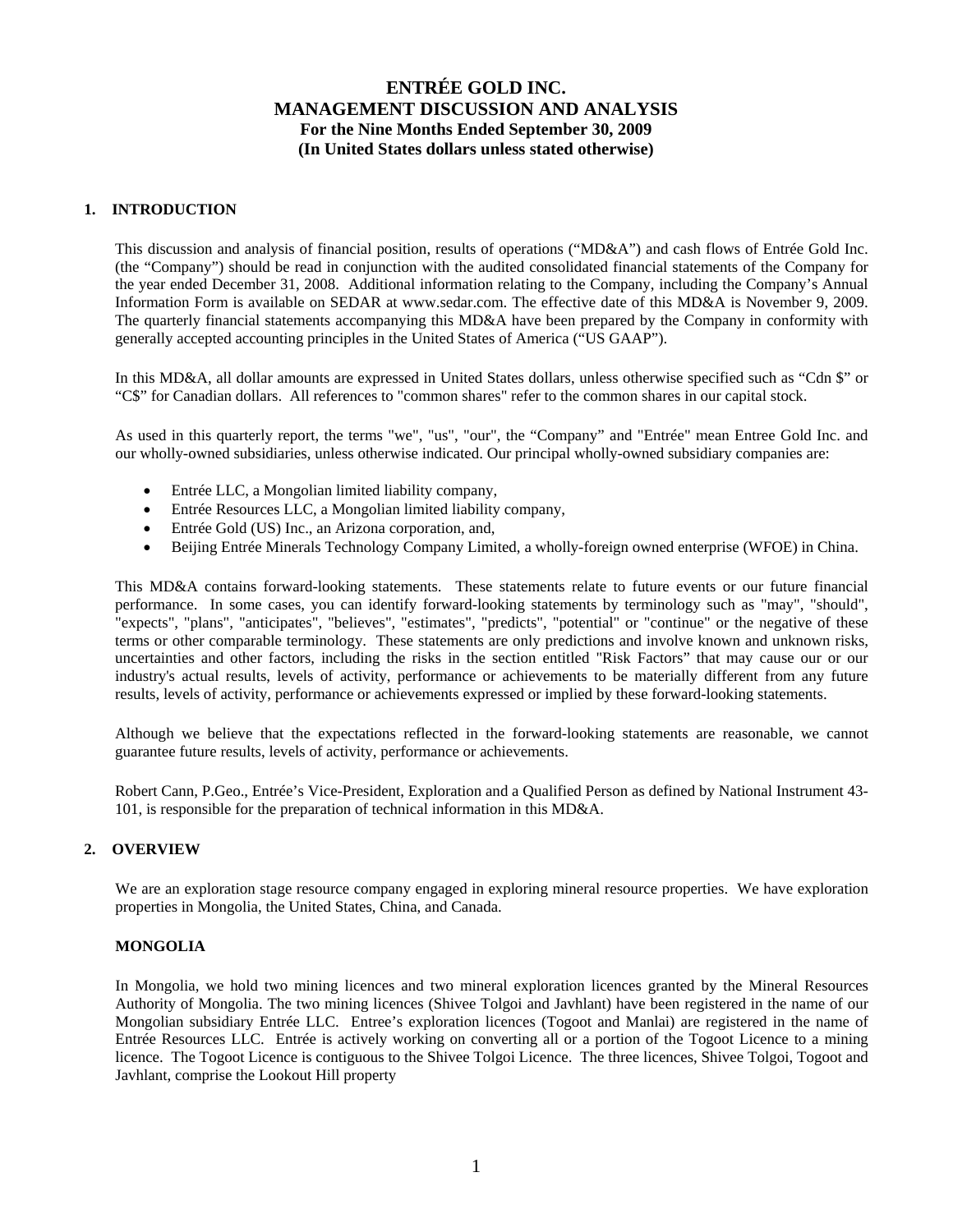#### *Equity Participation and Earn-In Agreement and Joint Venture with Ivanhoe Mines*

An important development in the Company's history began in October 2004 when Entrée entered into an arm's-length Equity Participation and Earn-In Agreement (the "Earn-In Agreement") with Ivanhoe Mines Ltd., title holder of the Oyu Tolgoi copper-gold project. The Oyu Tolgoi mining licence is located adjacent to and is surrounded by Entrée's Lookout Hill property, as illustrated in the map below. This agreement was subsequently assigned to a subsidiary of Ivanhoe Mines Ltd., Ivanhoe Mines Mongolia Inc. XXK, (collectively, "Ivanhoe Mines").



The Earn-In Agreement applied to the eastern portion of the Shivee Tolgoi licence and all of the Javhlant licence, which were exploration licences at the time (the "Project Property"). Ivanhoe Mines was granted the right to earn 70% or 80% interest in the Project Property (depending on the depth of mineralization found) by spending up to \$35 million within eight years.

In less than four years, by June 30, 2008, Ivanhoe Mines had expended the maximum amount of \$35 million on exploration on the Project Property to earn its full interest. In accordance with the Earn-In Agreement, Entrée and Ivanhoe Mines formed a joint venture on terms annexed to the Earn-In Agreement.

In October 2009, Mineral Resources Authority of Mongolia approved the conversion of the Shivee Tolgoi and Javhlant exploration licences to mining licences, with initial terms of 30 years and two possible extensions of 20 years each. The western portion of the Shivee Tolgoi mining licence and all of the Togoot exploration licence is 100% owned by Entrée,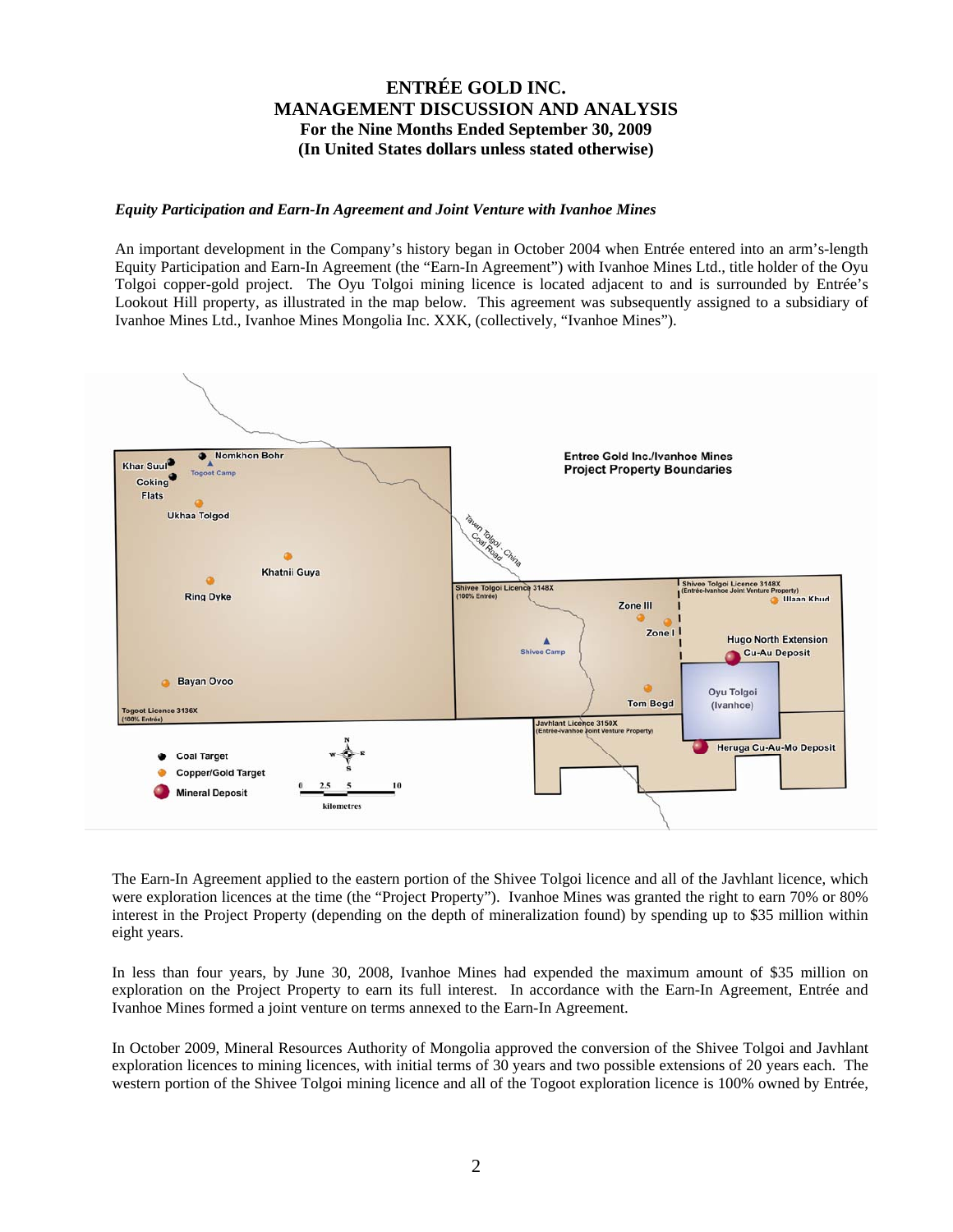and is not subject to the terms of the joint venture. Ivanhoe Mines, however, retains a right of first refusal to these licences.

During the earn-in process, Ivanhoe Mines discovered two deposits on the Project Property: the Hugo North Extension and the Heruga deposit. Details concerning resource estimates associated with these deposits is discussed further in the Review of Operations beginning on page 6. The Hugo North Extension and Heruga deposits are part of the resources and reserves associated with the Oyu Tolgoi project and as such, are an important consideration in the long-term planning for developing the Oyu Tolgoi mining complex.

Under the terms of the joint venture, Entrée is carried through to production, at its election, by debt financing from Ivanhoe Mines with interest accruing at Ivanhoe Mines' actual cost of capital or prime +2%, whichever is less, at the date of the advance. Debt repayment may be made in whole or in part from (and only from) 90% of monthly available cash flow arising from its sale of product. Such amounts will be applied first to payment of accrued interest and then to repayment of principal. Available cash flow means all net proceeds of sale of Entrée's share of products in a month less Entrée's share of costs of operations for the month.

#### *Investment Agreement*

The Company welcomed the signing of the Investment Agreement between joint venture partner, Ivanhoe Mines, our largest shareholder Rio Tinto and the Mongolian government on October 6, 2009. This investment agreement not only provides long term stability to the Oyu Tolgoi project but also sets terms for royalties, taxation and other matters related to the development and subsequent operation of the Oyu Tolgoi mining complex.

Several key issues pertaining to the Investment Agreement have specific and beneficial impacts for Entrée and its shareholders:

- This Investment Agreement provides long term stability for the Oyu Tolgoi project and enables the companies involved to operate within parameters that have been approved by the government of Mongolia
- This agreement paves the way for finalizing feasibility, development and mining studies of the many Oyu Tolgoi deposits, including Entrée's Hugo North Extension and Heruga deposits
- Greater certainty is afforded to all stakeholders, with the agreement providing fiscal stability and reliable access to water, power, transportation and labour throughout the term
- The Entrée-Ivanhoe Mines mining licences (Shivee Tolgoi and Javhlant) which are subject to the joint venture are contained within the Contract Area covered by the Investment Agreement

The Investment Agreement has an initial term of 30 years with the option to renew for an additional 20 years. Ivanhoe Mines is currently working on an updated Integrated Development Plan which will expand upon the original plan issued in 2005 and further clarify the next phases of development and eventual mining that is anticipated to begin in 2013. Current resources are expected to support open-pit and underground mining for at least 60 years and potential exists to expand the available resources, particularly on the Lookout Hill property which includes the joint venture ground.

With the inclusion of the Mongolian Government as a partner and Rio Tinto's recent endorsement of the project through the early settlement of the Tranche 2 private placement financing to Ivanhoe Mines (net proceeds of US\$388 million), strong support in the continued long term success of the project is conveyed. These parties have acknowledged the projected mine life could be as much as 100 years and have a strong commitment to the ongoing success of this project and all have a vested interest in the future benefits of this outstanding opportunity.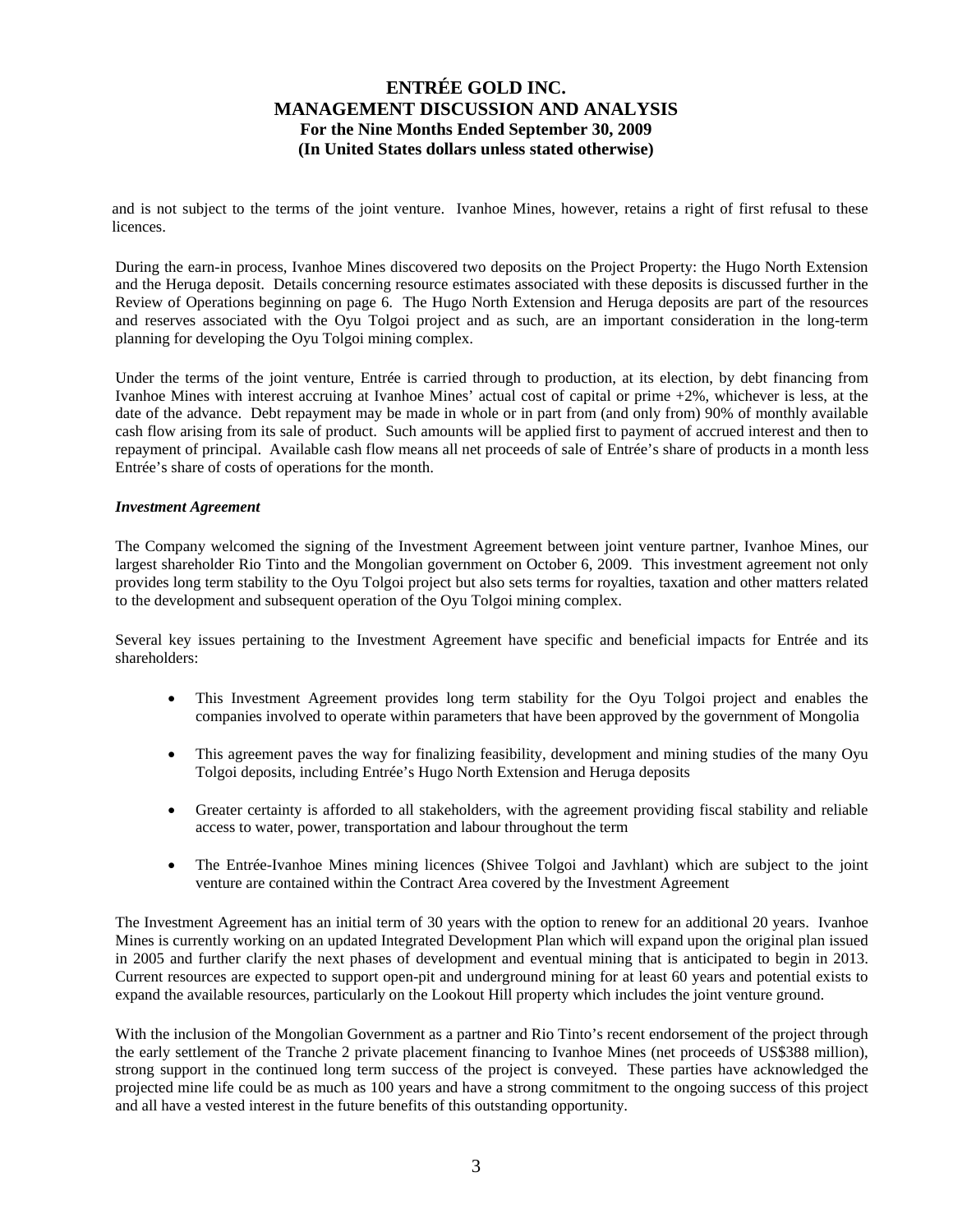### *Investment by Ivanhoe Mines and Rio Tinto in Entrée Gold Inc.*

At September 30, 2009, Ivanhoe Mines owned approximately 14.5% of Entrée's issued and outstanding shares.

At September 30, 2009, Rio Tinto owned approximately 15.7% of Entrée's issued and outstanding shares.

### *Investment by Rio Tinto in Ivanhoe Mines*

On October 28, 2009, Rio Tinto completed the second tranche of its private placement investment in Ivanhoe Mines Ltd, increasing its ownership by 9.8% to 19.7% of Ivanhoe Mines common shares. The second tranche consisted of 46,304,473 common shares at a subscription price of \$8.38 per share for a total consideration of \$388,031,483.74.

If Rio Tinto were to exercise and convert all of its remaining warrants and securities of Ivanhoe Mines, it would own approximately 257,931,578 common shares of Ivanhoe Mines representing 43.1% of Ivanhoe Mines' common shares. During the subsequent two years, Rio Tinto may increase its stake in Ivanhoe Mines to 46.6% through purchases on the open market.

### **UNITED STATES**

In July 2009, the Company entered into an agreement with HoneyBadger Exploration Inc. ("HoneyBadger") to explore for and develop porphyry copper targets in the Yerington porphyry copper district of western Nevada. Under the terms of the agreement, Entrée may acquire up to an 80% interest in a portion of the Yerington West Project, known as the Blackjack Property. Entrée may exercise a first option to acquire 51% after incurring minimum expenditures of US\$900,000 in the first year of exploration and issuing 37,500 shares and reimbursing HoneyBadger for up to \$206,250 of expenditures previously incurred on the property. If results from the initial exploration program are encouraging, the Company may elect to increase its interest by a further 29% (to 80% in total) by making payments of US\$375,000 and issuing 375,000 shares within 3 years. Entrée has committed to carry HoneyBadger through the completion of 10,000 metres of drilling.

In September, 2009, the Company entered into an agreement with Bronco Creek Exploration Inc. ("Bronco Creek"), a private exploration company based in Arizona, to explore for and develop porphyry copper targets in the Yerington district of western Nevada. Bronco Creek has assembled a land package of 214 claims covering over 1,760 hectares (4,350 acres) known as the Roulette Property. The Roulette Property adjoins and is directly south of the Blackjack Property currently under option with HoneyBadger. Under the terms of the agreement with Bronco Creek, Entrée may acquire an 80% interest in the Roulette Property by incurring expenditures of \$1,000,000, making cash payments of US\$140,000 and issuing 85,000 shares within three years. The minimum expenditure required in Year 1 is US\$300,000, along with cash payments totaling US\$90,000 and issuance of 72,500 shares.

In July 2007, the Company entered into an agreement with Empirical to explore for and develop porphyry copper targets in southeastern Arizona and adjoining southwestern New Mexico. The Company has achieved exploration success with the discovery of porphyry copper-gold mineralization near Lordsburg, New Mexico in an area previously known only for vein-style gold mineralization.

In January 2008, the Company entered into an additional agreement with Empirical Discovery LLC ("Empirical") to explore for and develop porphyry copper targets within a specified area around Bisbee, Arizona. This agreement is separate from the August 2007 agreement with Empirical.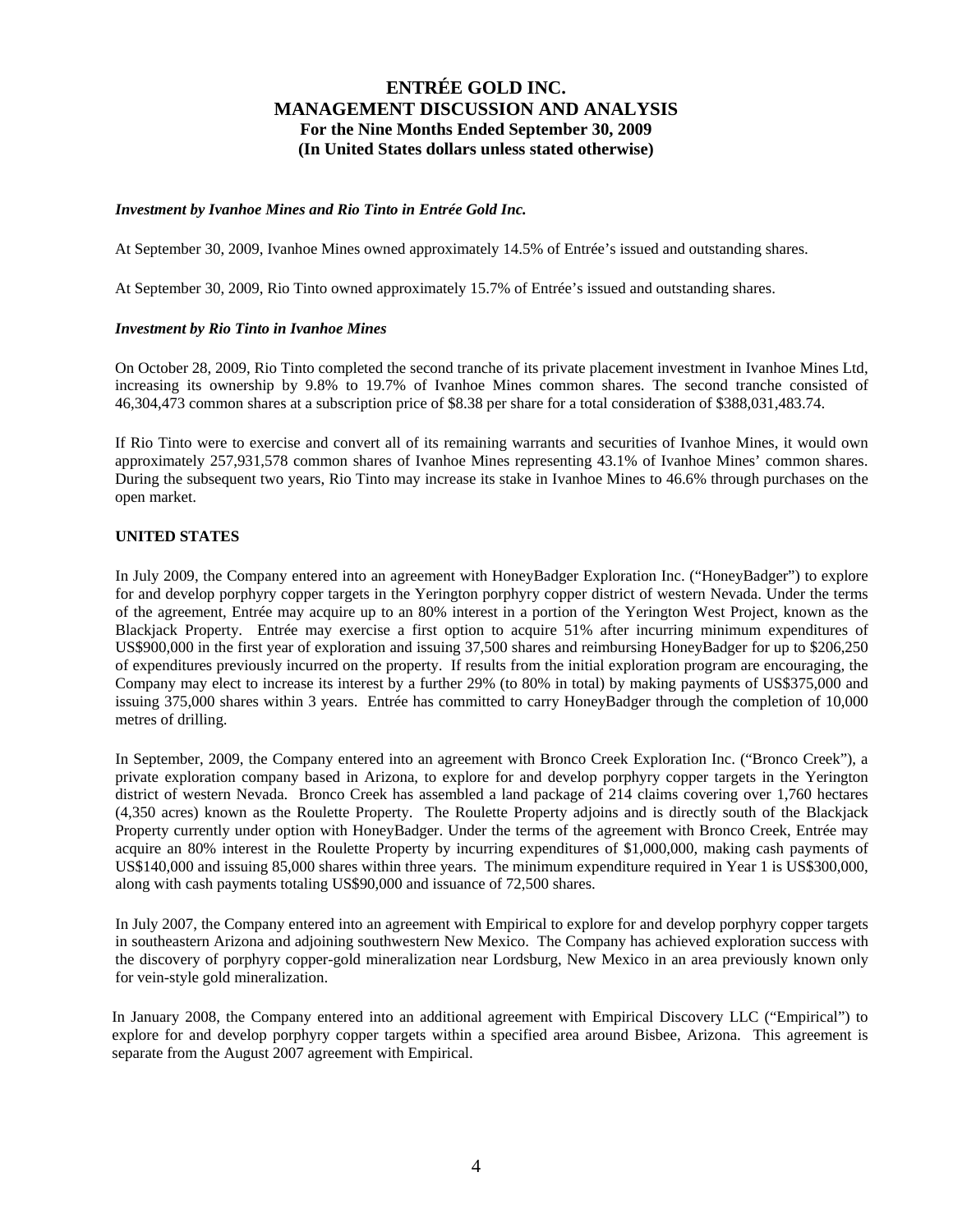### **CHINA**

In November 2007, the Company entered into an earn-in agreement with the Zhejiang No. 11 Geological Brigade to acquire a 78% interest in the Huaixi property in Zhejiang Province in Southeast China.

### **CANADA**

In September 2009, the Company reached an agreement with Taiga Consultants Ltd. to acquire the Crystal Property, an early-stage copper-molybdenum target. The property is located approximately 120 kilometres west-southwest of Prince George, BC and about 50 kilometres southeast of Thompson Creek's Endako Mine. Entrée may acquire 100% interest, subject to a 1% NSR royalty, in the Crystal Property after completing \$500,000 in exploration expenditures.

### **CORPORATE INFORMATION**

Our corporate headquarters are located in Vancouver, British Columbia, but we conduct all of our operations in Mongolia through our wholly-owned subsidiaries, Entrée LLC and Entrée Resources LLC. We maintain an office for this purpose in Ulaanbaatar, the capital of Mongolia. Operations in the U.S. are conducted through field offices set-up for specific projects. Entrée leases an office in Beijing for the purposes of managing operations in China. The Company has received a licence for its Chinese business entity and has completed all business registrations. Support for the recently optioned property in BC is coordinated through the office in Vancouver.

We believe that Entrée is in sound financial condition and well positioned to build upon the value of our company, both in terms of our joint venture with Ivanhoe Mines and our promising prospects elsewhere. As part of our ongoing strategy, we are also actively seeking quality acquisitions to complement our existing portfolio. Our most recent efforts have resulted in agreements with HoneyBadger, Bronco Creek and Taiga Consultants on projects in Nevada and British Columbia.

### **LISTING OF COMMON STOCK ON OTHER STOCK EXCHANGES**

Trading of our shares of common stock commenced on the NYSE Amex effective July 18, 2005, under the trading symbol "EGI'. On April 24, 2006, Entrée began trading on the Toronto Stock Exchange and discontinued trading on the TSX Venture Exchange. The trading symbol remained "ETG". The Company is also traded on the Frankfurt Stock Exchange, under the trading symbol "EKA", and "WKN 121411".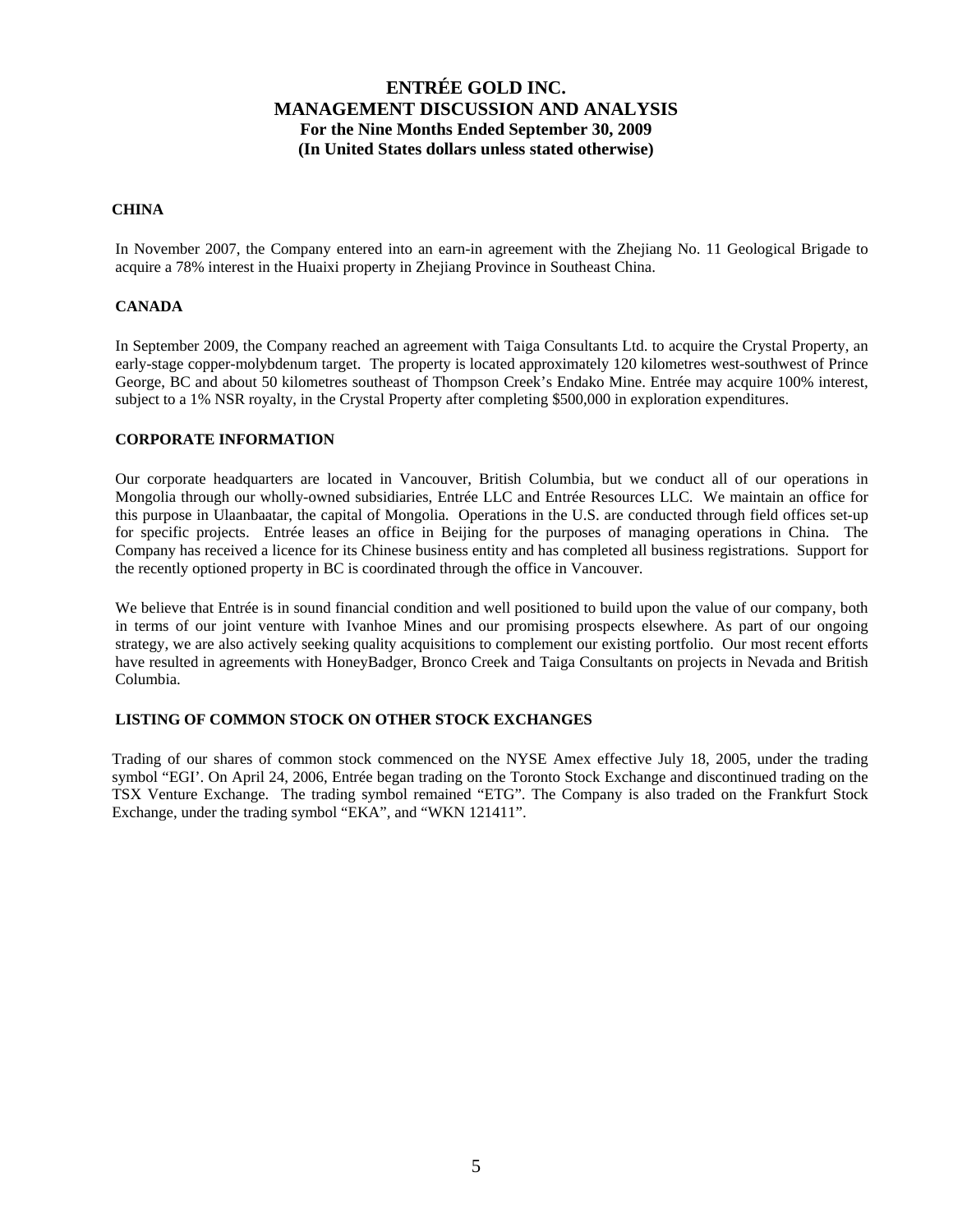## **3. REVIEW OF OPERATIONS**

Results of operations are summarized as follows:

|                                       | <b>Three Months</b><br><b>Ended</b><br>September 30,<br>2009 |    | <b>Three Months</b><br><b>Ended</b><br>September 30,<br>2008 |    | <b>Nine Months</b><br><b>Ended</b><br>September 30,<br>2009 |    | <b>Nine Months</b><br><b>Ended</b><br>September 30,<br>2008 |
|---------------------------------------|--------------------------------------------------------------|----|--------------------------------------------------------------|----|-------------------------------------------------------------|----|-------------------------------------------------------------|
| Depreciation                          | \$<br>40,410                                                 | -S | 11,241                                                       | -S | 115,948                                                     | -S | 114,616                                                     |
| General and administrative            | 664,735                                                      |    | 1,090,904                                                    |    | 2,017,576                                                   |    | 2,609,103                                                   |
| Interest income                       | (33, 142)                                                    |    | (443, 438)                                                   |    | (334,983)                                                   |    | (1,656,630)                                                 |
| Stockholder communications and        |                                                              |    |                                                              |    |                                                             |    |                                                             |
| investor relations                    | 183,174                                                      |    | 173,372                                                      |    | 452,719                                                     |    | 514,540                                                     |
| Mineral property interests            | 2,722,656                                                    |    | 2,491,656                                                    |    | 7,418,836                                                   |    | 5,154,531                                                   |
| Fair value adjustment to asset backed |                                                              |    |                                                              |    |                                                             |    |                                                             |
| commercial paper                      |                                                              |    | 844.537                                                      |    |                                                             |    | 1,334,160                                                   |
| Loss from equity investee             | 43,094                                                       |    | 325,989                                                      |    | 65,548                                                      |    | 325,989                                                     |
| Stock-based compensation              |                                                              |    | 1,472,532                                                    |    | 1,326,834                                                   |    | 3,639,221                                                   |
| Net loss                              | \$<br>3,620,927                                              | S. | 5,966,793                                                    |    | 11,062,478                                                  | S  | 12,035,530                                                  |

Mineral properties expenditures are summarized as follows:

|                               | <b>Three Months</b><br><b>Ended</b><br>September 30,<br>2009 |    | <b>Three Months</b><br><b>Ended</b><br>September 30,<br>2008 |    | <b>Nine Months</b><br><b>Ended</b><br>September 30,<br>2009 |               | <b>Nine Months</b><br><b>Ended</b><br>September 30,<br>2008 |
|-------------------------------|--------------------------------------------------------------|----|--------------------------------------------------------------|----|-------------------------------------------------------------|---------------|-------------------------------------------------------------|
| Lookout Hill                  | \$<br>1,625,877                                              | \$ | 1,945,746                                                    | \$ | 4,749,151                                                   | <sup>\$</sup> | 3,365,810                                                   |
| Manlai                        | 10,471                                                       |    | 18,196                                                       |    | 18,681                                                      |               | 27,888                                                      |
|                               |                                                              |    |                                                              |    |                                                             |               |                                                             |
| Empirical                     | 249,277                                                      |    | 254.801                                                      |    | 353,792                                                     |               | 1,425,528                                                   |
| <b>Bisbee</b>                 | 35,259                                                       |    | 34.809                                                       |    | 118,061                                                     |               | 203,182                                                     |
| Lordsburg                     | 373,808                                                      |    | 308,104                                                      |    | 1,327,267                                                   |               | 319,950                                                     |
| HBE - Blackjack               | 189,622                                                      |    |                                                              |    | 189,622                                                     |               |                                                             |
| <b>BCE</b> - Roulette         | 24,454                                                       |    |                                                              |    | 24,454                                                      |               |                                                             |
| Huaixi                        | 127,418                                                      |    | 212,270                                                      |    | 562,352                                                     |               | 401,997                                                     |
| Other                         | 86,470                                                       |    | 115,666                                                      |    | 235,727                                                     |               | 260,415                                                     |
| Total costs                   | 2,722,656                                                    |    | 2,889,592                                                    |    | 7,579,107                                                   |               | 6,004,770                                                   |
| Less stock-based compensation |                                                              |    | (397,936)                                                    |    | (160, 271)                                                  |               | (850, 239)                                                  |
| Total expenditures, cash      | \$<br>2,722,656                                              | S  | 2,491,656                                                    | S  | 7,418,836                                                   | S             | 5,154,531                                                   |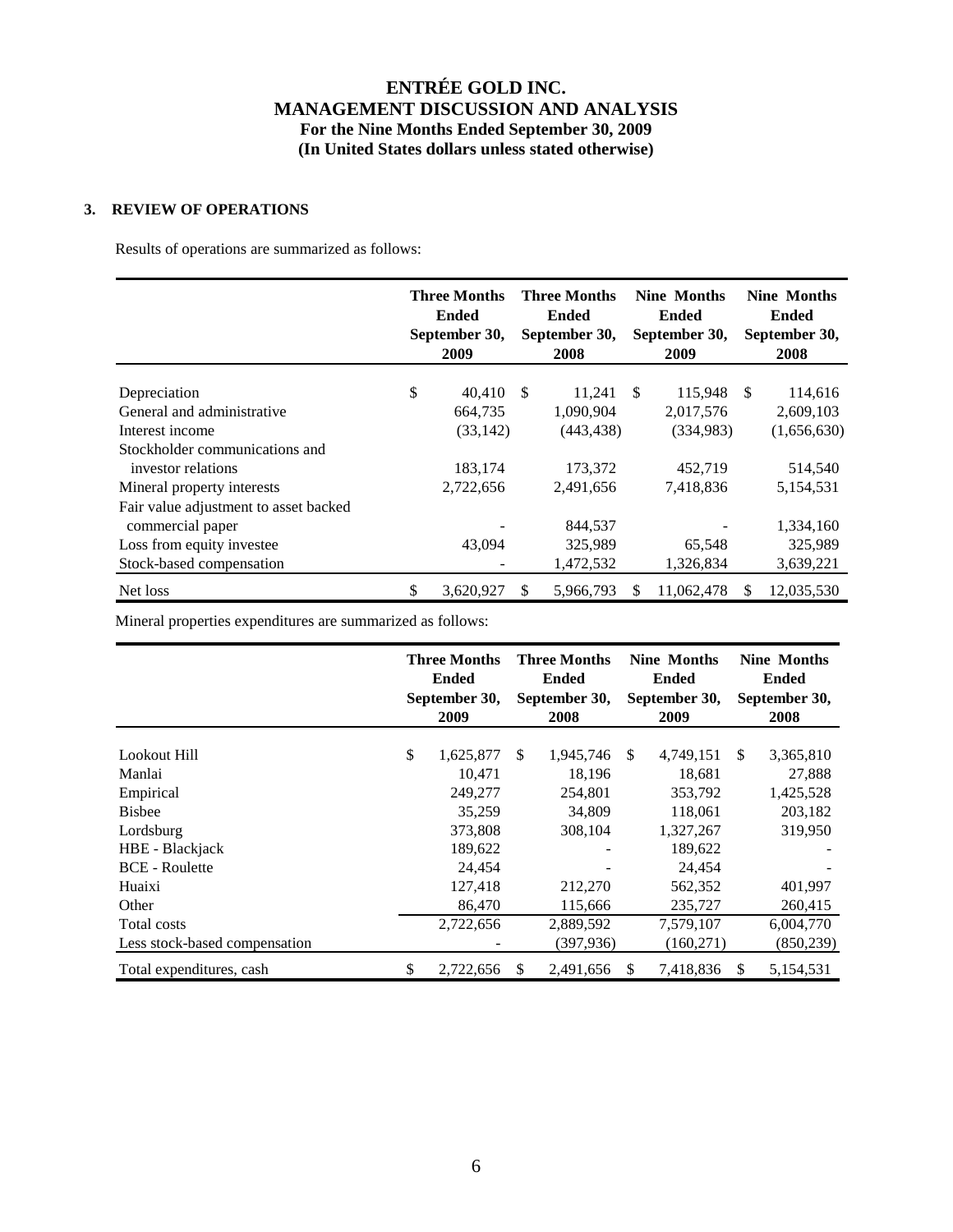## **A) EXPLORATION**

#### *Cautionary Note to U.S. Investors concerning estimates of Inferred and Indicated Resources.*

*This section uses the term "Inferred and Indicated Mineral Resources." We advise U.S investors that while this term is recognized and required by Canadian regulations, the U.S. Securities and Exchange Commission does not recognize it. "Inferred and Indicated Resources" have a great amount of uncertainty as to their existence, and great uncertainty as to their economic and legal feasibility. It cannot be assumed that all or any part of the Inferred and Indicated Mineral Resource will ever be upgraded to a higher category. Under Canadian rules, estimates of Inferred and Indicated Mineral Resources may not form the basis of feasibility or pre-feasibility studies, except in rare cases. U.S. investors are cautioned not to assume that part or all of an Inferred and Indicated Mineral Resource exists, or is economically or legally mineable.*

#### *Entree Gold – Ivanhoe Mines Joint Venture*

Ivanhoe Mines commenced an aggressive exploration program on the Project Property in 2004 under the terms of the Earn-In Agreement. This program was designed to determine if the Oyu Tolgoi mineralized system continued onto Entrée's Lookout Hill ground, within the Project Property area. Ivanhoe Mines spent \$35 million to earn an 80% interest in a joint venture with Entrée and since June 2008 the joint venture has spent a further \$2.2 million on the Project Property up to September 30, 2009. To date, Ivanhoe Mines has outlined two copper-gold deposits on the Project Property: the Hugo North Extension, which contains indicated and inferred resource estimates and the Heruga Deposit, which contains an inferred resource estimate.

The discovery of high grade mineralization on joint venture ground to the north (Hugo North Extension) announced in May 2005 attracted the attention of Rio Tinto, which subsequently took part in a private placement in the Company and became the largest shareholder. Rio Tinto is also a large shareholder in Ivanhoe Mines.

With the successful negotiation of the Investment Agreement, Ivanhoe Mines is now working on an updated mine plan which will expand upon the original plan issued in 2005 and further clarify the next phases of development and eventual mining that is anticipated to begin in 2013. Current reserves and resources associated with the Oyu Tolgoi deposits may support open-pit and underground mining for approximately 60 years and potential exists to expand the available resources, particularly on the Lookout Hill property which includes the joint venture ground.

#### *Hugo North Extension*

In February, 2006, Entrée announced that an initial mineral resource estimate prepared by Ivanhoe Mines under the supervision of AMEC Americas Limited ("AMEC") had delineated an initial Inferred Resource for the Hugo North Extension on the Copper Flats area of the Project Property. The resource estimate was the result of a work program that defined a 625 metre extension to the Hugo North Deposit onto Entrée's property and outlined some extremely rich copper-gold mineralization.

This initial Hugo North Extension Inferred Resource, at a 0.6% copper equivalent cut-off, was estimated to be 190 million tonnes at an average grade of 1.57% copper and 0.53 g/t gold for a copper equivalent grade of 1.91%, at a 0.6% copper equivalent cut-off. The Inferred Resource was estimated to contain 6.6 billion pounds of copper and 3.2 million ounces of gold.

In March 2007, the Company announced that an updated mineral resource estimate had been calculated, based on in-fill drilling conducted by Ivanhoe Mines up to November 1, 2006. The updated mineral resource estimate was prepared by AMEC and the corresponding technical report was filed on SEDAR (www.sedar.com). At a 0.6% copper equivalent cutoff, the Hugo North Extension is now estimated to contain an Indicated Resource of 117 million tonnes grading 1.80% copper and 0.61 g/t gold (a copper equivalent grade of 2.19%). This Indicated Resource is estimated to contain 4.6 billion pounds of copper and 2.3 million ounces of gold (Table 1). In addition the Hugo North Extension is estimated to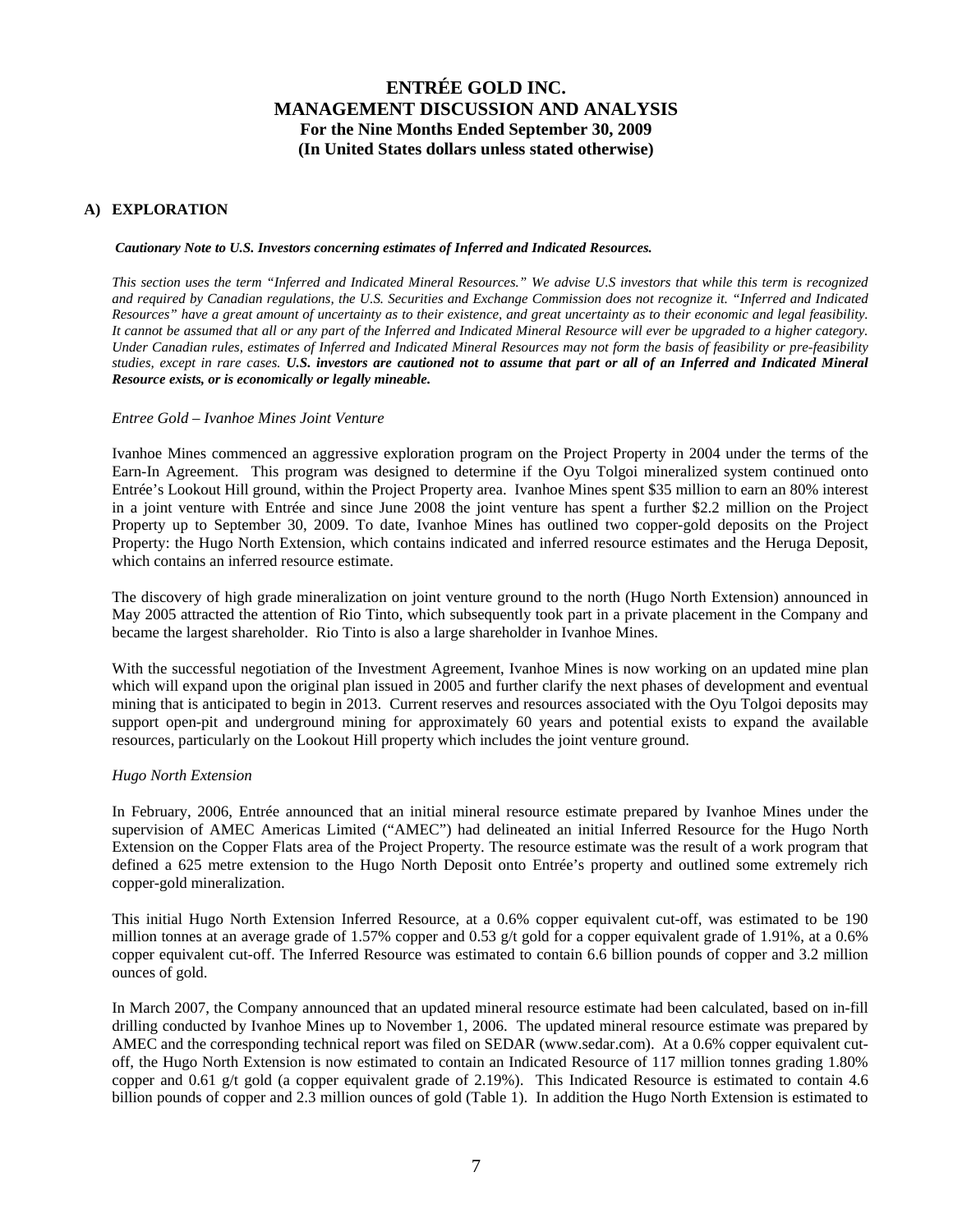contain an Inferred Resource of 95.5 million tonnes grading 1.15% copper and 0.31 g/t gold (a copper equivalent grade of 1.35%). The contained metal estimated within the Inferred Resource portion of the Hugo North Extension is 2.4 billion pounds of copper and 950,000 ounces of gold. See Table 1 below for details. For further information, see the Company's news release dated March 29, 2007 available on SEDAR.

#### **Table 1: Hugo North Extension Indicated and Inferred Mineral Resource on the Entrée/Ivanhoe Shivee Tolgoi Joint Venture Property as of February 20, 2007 at various Copper-Equivalent (CuEq) cut-off grades**

|                  | CuEq    | <b>Tonnage</b> | <b>Copper</b> | Gold  | $CuEq*$                      | <b>Contained Metal</b>   |           |               |  |  |  |
|------------------|---------|----------------|---------------|-------|------------------------------|--------------------------|-----------|---------------|--|--|--|
| <b>Class</b>     | Cut-off | (tonnes)       | $\frac{1}{2}$ | (g/t) | $\left( \frac{0}{0} \right)$ | $(900 \text{ lb})$<br>Cu | $Au$ (oz) | CuEq('000 lb) |  |  |  |
| <b>Indicated</b> | 1.0     | 84,800,000     | 2.22          | 0.80  | 2.73                         | 4,150,000                | 2,180,000 | 5,104,000     |  |  |  |
|                  | 0.6     | 117,000,000    | 1.80          | 0.61  | 2.19                         | 4,643,000                | 5,649,000 |               |  |  |  |
|                  |         |                |               |       |                              |                          |           |               |  |  |  |
| <b>Inferred</b>  | 1.0     | 62,200,000     | .39           | 0.39  | . .64                        | 1.906.000                | 780,000   | 2.249,000     |  |  |  |
|                  | 0.6     | 95,500,000     | 1.15          | 0.31  | 1.35                         | 2.421,000                | 950,000   | 2,842,000     |  |  |  |

\*Copper equivalent (CuEq) grades have been calculated using assumed metal prices (US\$1.35/lb. for copper and US\$650/oz. for gold); %CuEq = %Cu + [Au(g/t)x(18.98/29.76)]. The equivalence formula was calculated assuming that gold recovery was 91% of copper recovery. The contained gold and copper represent estimated contained metal in the ground and have not been adjusted for the metallurgical recoveries of gold and copper The 0.6% CuEq cut-off is highlighted as the base case resource for underground bulk mining.

In 2006, Ivanhoe Mines completed a program of condemnation drilling on the Entrée-Ivanhoe Lookout Hill Agreement Area in preparation for infrastructure construction associated with the development of Oyu Tolgoi. On October 25, 2006, the Company announced that a body of low-grade shallow copper and gold mineralization ("Ulaan Khud") was intersected approximately 7 kilometres north of the Hugo North Extension. The area between Ulaan Khud and the Hugo North Extension has received only limited drill testing and remains a high priority exploration target.

### *Heruga Deposit*

The southward extension to the Oyu Tolgoi copper-gold mineralized system onto the Entrée-Ivanhoe Project Property has now been documented through drill testing by Ivanhoe Mines (see Entrée news releases of October 3 and 9, 2007 and January 16 and February 26, 2008 and the subsequent Inferred Resource estimate on March 12, 2008). The discovery of the Heruga Deposit marks a new style of molybdenum-rich mineralization not previously encountered on the Oyu Tolgoi trend.

Results from drilling at Heruga have identified significant molybdenum-rich copper-gold mineralization. These results demonstrate that the Heruga discovery extends for a strike length of at least 2,200 metres, and remains open to the north, south and east. The Heruga Deposit was discovered by drill-testing an induced polarization ("IP") geophysical anomaly that defined a 3 kilometre-long, north-south zone of high chargeability with a width up to 1,000 metres. The anomaly trends north-northeast towards the Southwest Oyu Deposit on Oyu Tolgoi.

On March 12, 2008, Entrée announced an initial mineral resource estimate prepared for the Heruga copper, gold, and molybdenum deposit. Heruga was estimated to contain an Inferred Resource of 760 million tonnes grading 0.48% copper,  $0.55 \frac{\varphi}{t}$  gold and 142 ppm molybdenum for a copper equivalent grade of  $0.91\%$ , using a 0.60% copper equivalent cut-off grade, see Table 2 on page 9. Based on these figures, the Heruga deposit is estimated to contain at least 8 billion pounds of copper and 13.4 million ounces of gold. The drilling was conducted by partner and project operator, Ivanhoe Mines.

Nine additional holes have been drilled on the joint venture property since the resource estimate was prepared. These holes have confirmed the extension of Heruga mineralization northwards and across the Entrée-Ivanhoe Mines property boundary and to the south. Over 53,000 metres have been drilled to date on Heruga, outlining a coherent block of copper-gold-molybdenum mineralization extending for a strike length of over 2.2 kilometres north-south with the vertical extent varying between 400 to 800 metres and a width of 200 to 300 metres. The southern-most shallowest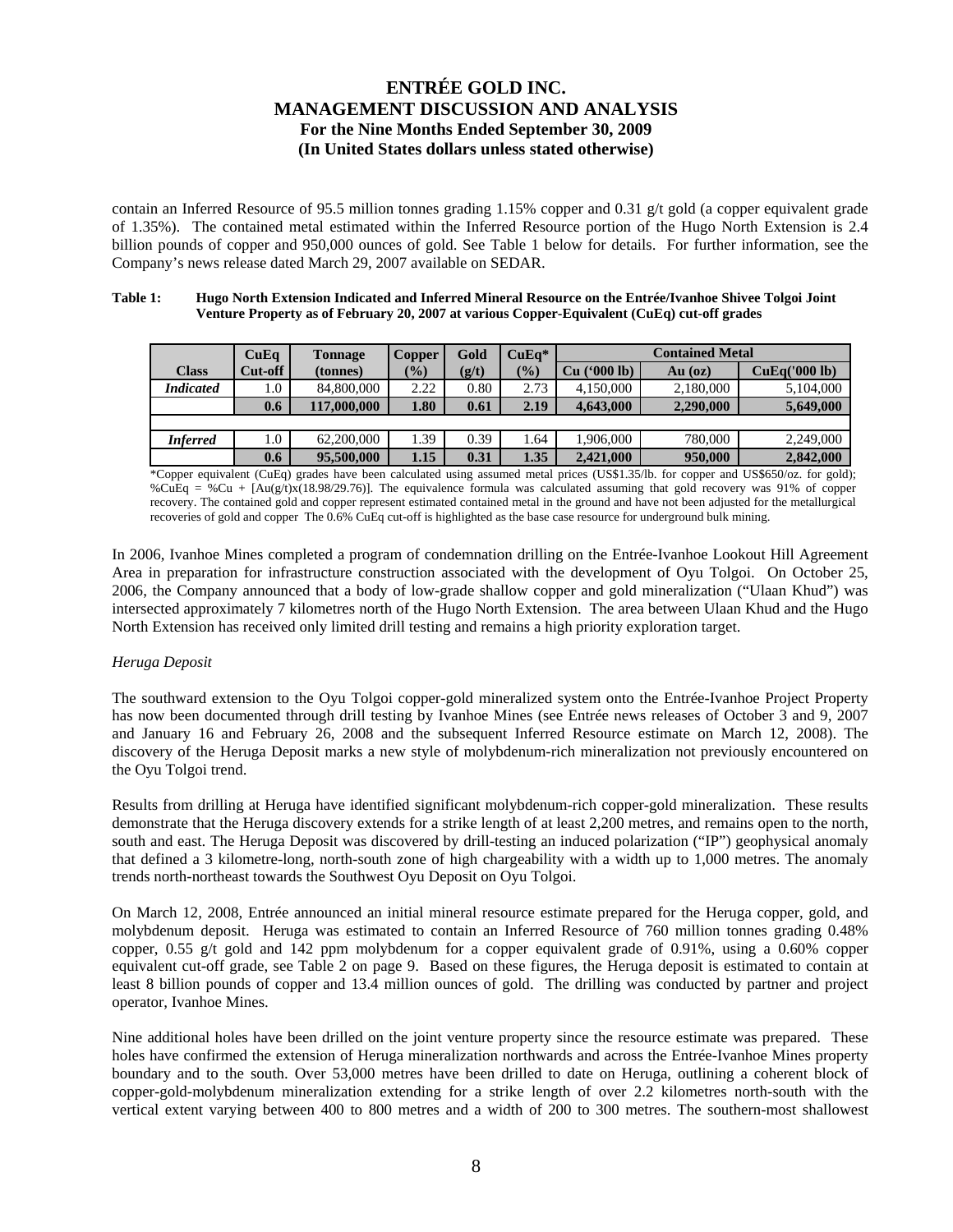portion of this mineralized system starts at a vertical depth of approximately 500 metres below surface. Results from these additional holes are expected to be incorporated into an updated resource calculation.

| Cut-off               | Tonnage       | Cu            | Au   | Mo  | Cu<br>$Eq*$   | <b>Contained Metal</b> |                  |                   |  |
|-----------------------|---------------|---------------|------|-----|---------------|------------------------|------------------|-------------------|--|
| CuEq<br>$\frac{6}{9}$ | 1000's<br>(t) | $\frac{0}{0}$ | g/t  | ppm | $\frac{6}{9}$ | Cu<br>('000 lb)        | Αu<br>('000 oz.) | CuEq<br>('000 lb) |  |
| >1.00                 | 210,000       | 0.57          | 0.97 | 145 | .26           | 2,570,000              | 6.400            | 5,840,000         |  |
| >0.60                 | 760,000       | 0.48          | 0.55 | 142 | 0.91          | 8,030,000              | 13,400           | 15,190,000        |  |

**Table 2: Heruga Inferred Mineral Resource on the Shivee Tolgoi Joint Venture Property as of March 2008** 

\*Copper Equivalent (CuEq) estimated using \$1.35/pound ("lb") copper ("Cu"), \$650/ounce ("oz") gold ("Au") and \$10/lb molybdenum ("Mo"). The equivalence formula was calculated assuming that gold and molybdenum recovery was 91% and 72% of copper recovery respectively. CuEq was calculated using the formula CuEq = %Cu + ((g/t Au\*18.98) + (Mo\*0.01586))/29.76. The contained gold, copper and molybdenum in the tables have not been adjusted for recovery. The 0.6% CuEq cut-off is highlighted as the base case resource for underground bulk mining.

Identified deposits now occur over 20 kilometres along the structural trend hosting the Oyu Tolgoi, Hugo North Extension and Heruga deposits. Entrée management's long held belief that significant mineralization could extend onto Entrée's ground beyond the borders of Oyu Tolgoi has now been confirmed both to the north and south.

Ivanhoe Mines has recently re-surveyed portions of the Hugo North Extension and Heruga deposits, using proprietary, very deep penetrating Zeus induced polarization technology. The survey is still in progress and results are pending.

### **i. Lookout Hill (100% Entrée)**

Since 2008, three coal targets have been discovered on Entrée's 100% owned Togoot Licence: Nomkhon Bohr, Coking Flats and Khar Suul. These discoveries form part of the rich Permian coal basin of Southern Mongolia which includes Tavaan Tolgoi, located approximately 75 kilometres to the northwest, and reputedly the largest undeveloped high quality coal resource in the world with an estimated 3.5 billion tonnes.

By the end of May 2009, over 15,000 metres of drilling had been completed on Entrée's coal targets. Nomkhon Bohr lies adjacent to the northern boundary of the licence. Coal seams have been traced over a strike length of approximately 1,200 metres by trenching and drilling. The Coking Flats and Khar Suul targets to the southwest and west southwest respectively of Nomkhon Bohr are at an earlier stage of exploration.

Nomkhon Bohr coal is medium rank bituminous, high in ash with variable sulphur. Coal-bearing horizons in drill holes can be up to 57 metres in apparent thickness; within these, multiple coal seams are usually present, with drill intercepts from 0.2 metres to 4.5 metres. The coal seams dip moderately to the north. Due to the recessive nature of the coal seams, they often come to surface in shallow valleys where they are concealed by a thin veneer of desert sands. The regional geology has similarities to the large Tavaan Tolgoi coal deposits to the northwest.

The Nomkhon Bohr area has been divided into east and west zones. Up to four near-continuous seams were intersected in the west. These continue to the east where they become thicker. The seams are predictable from hole to hole and section to section with some fault offset of the seams. Coal in the eastern half generally has lower ash content.

The Coking Flats and Khar Suul discoveries are associated with magnetic lows that have been traced over 10 kilometres in length. Unlike Nomkhon Bohr, these targets are covered by variable thicknesses of younger rocks. The geometry and potential economic significance are not well understood at this early stage of exploration.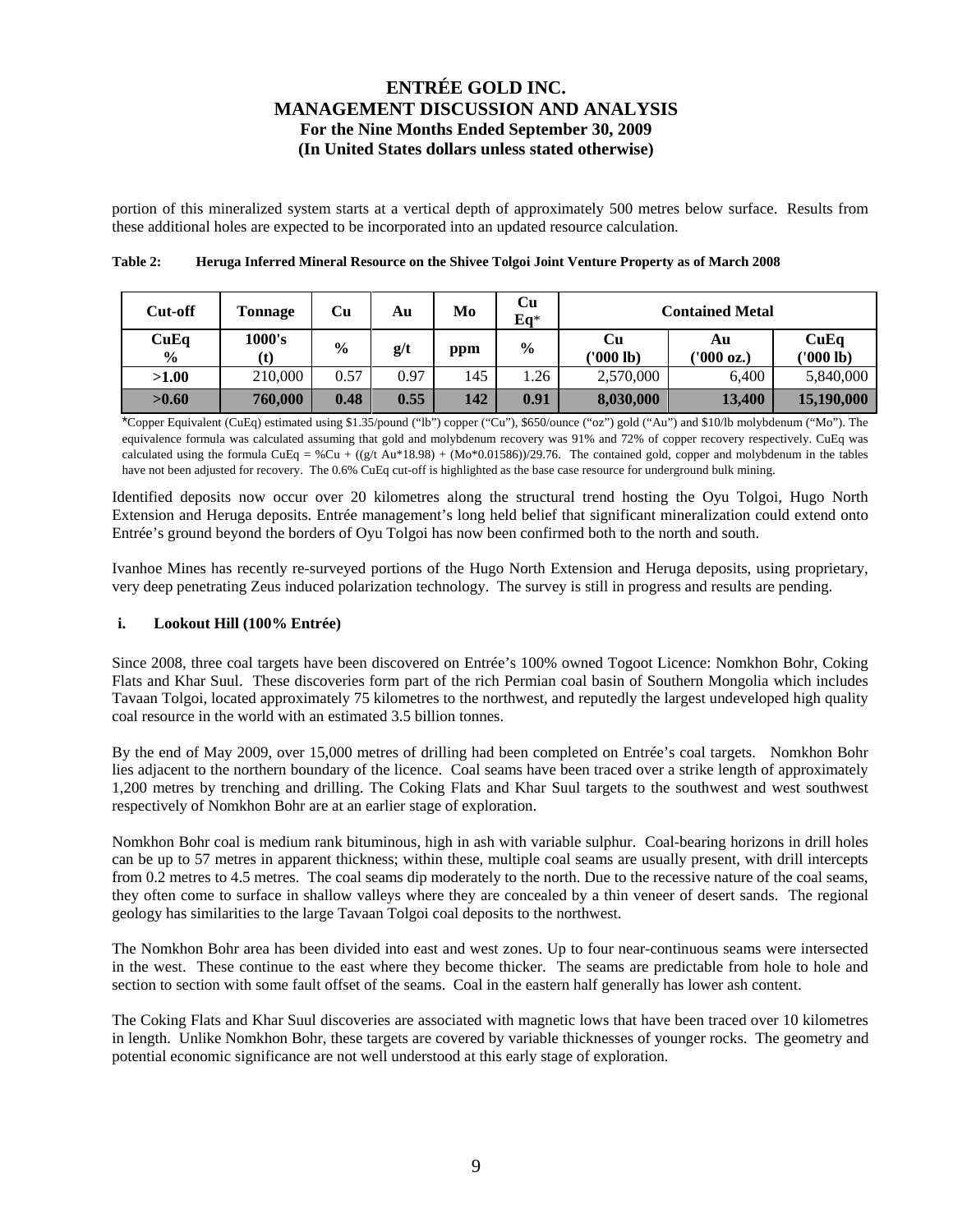The spring 2009 program has focused primarily on infill drilling at Nomkhon Bohr. These results are currently being correlated in preparation for a resource calculation. Once the resource calculation has been compiled and registered, an application for conversion of the exploration licence to a mining licence may be made.

The western portion of the Shivee Tolgoi licence is 100% owned by Entrée and has been converted to a mining licence. This area remains prospective for copper, gold and molybdenum. Additional exploration is contemplated, pending assessment of 2009 exploration results and review of 2010 budget proposals.

For the three months ended September 30, 2009, Lookout Hill expenses were \$1,625,877 compared to \$1,945,746 during the three months ended September 30, 2008 as set out above. The higher expenses in this three month period of 2008 resulted from a broader drill program compared to the same period in 2009. For the nine months ended September 30, 2009, Lookout Hill expenses were \$4,749,151 compared to \$3,365,810 during the nine months ended September 30, 2008 as set out above. The higher expenses in 2009 resulted from an earlier start to the field season compared to 2008 and to coal exploration performed in 2009.

### **ii. Manlai**

Entrée's Manlai property is located approximately 125 kilometres to the north of Lookout Hill and to the east of Ivanhoe Mines' Kharmagtai porphyry copper-gold project.

Limited work is planned on the Manlai project in 2009. The Company has extended the licence to 2010.

#### **iii. Empirical Discovery Agreement 2007**

In July 2007, the Company entered into an agreement with Empirical Discovery LLC to explore for and develop porphyry copper targets in southeastern Arizona and adjoining southwestern New Mexico. Under the terms of the agreement, Entrée has the option to acquire an 80% interest in any of the properties by incurring exploration expenditures totaling a minimum of \$1.9 million and issuing 300,000 shares within 5 years of the anniversary of Toronto Stock Exchange ("TSX") acceptance of the agreement (August 9, 2007). If Entrée exercises its option, Empirical may elect within 90 days to retain a 20% participating interest or convert to a 2% Net Smelter Returns ("NSR") royalty, half of which may be purchased for \$2 million.

Entrée has exploration rights to approximately 24,600 acres (9,995 ha) southeast of Safford, Arizona and extending into southwest New Mexico. Geophysical (IP and AMT), geochemical and geological surveys have been completed on the Gold Hill and Duncan porphyry copper targets in Arizona and New Mexico.

Limited drilling of the Duncan geophysical target in May 2009 suggested the anomaly was caused by conductive sediments rather than porphyry-style mineralization, and therefore the project has been terminated. Two drill holes totaling 1,044 m (3,424 ft) of reverse circulation and diamond drilling were completed in October 2009 on the Gold Hill property. No porphyry style mineralization or alteration were encountered. The project is in the process of being terminated.

The 2007 Empirical agreement was amended in August, 2009 to include the 1,435 ha (3,545 acre) Oak Grove property, located approximately 45 km northeast of Lordsburg, New Mexico. Work on the Oak Grove property is in the preliminary stages with no results currently available for release.

For the three months ended September 30, 2009, Empirical expenses were \$249,277 compared to \$254,801 during the three months ended September 30, 2008 as set out above. For the nine months ended September 30, 2009, Empirical expenses were \$353,792 compared to \$1,425,528 during the nine months ended September 30, 2008 as set out above. Little work was completed in the first nine months of 2009 due to permitting and logistical delays.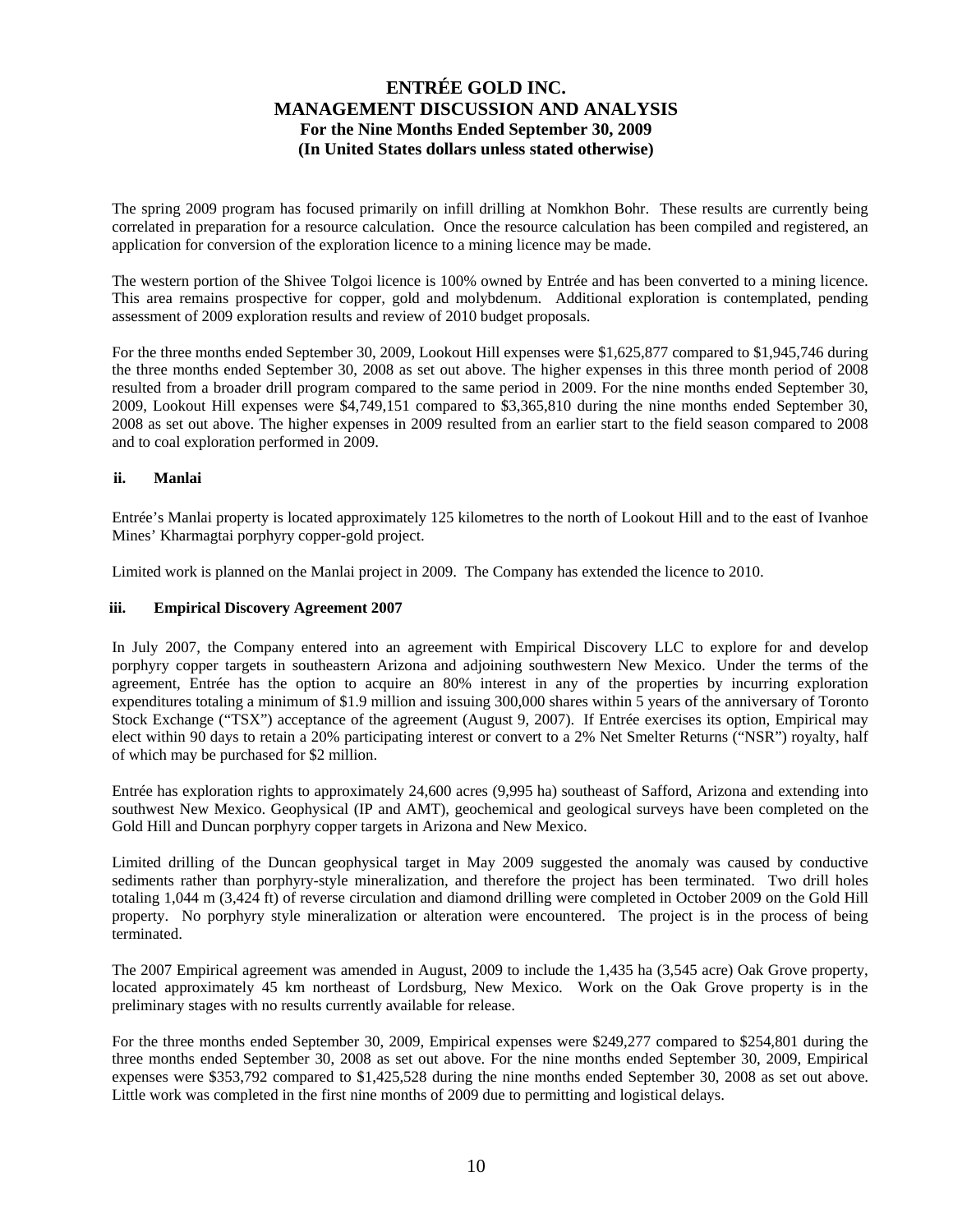### **iv. Empirical Discovery Agreement 2008 (Bisbee)**

In January 2008, the Company entered into a second agreement with Empirical Discovery LLC to explore for and test porphyry copper targets in a specified area north of Bisbee, Arizona. Bisbee is located within a copper district that produced over 8 billion pounds of copper and 3 million ounces of gold in the last century. The Company intends to use the proprietary geophysical interpretation techniques developed by the principals of Empirical to locate possible buried porphyry copper targets. The recently acquired property covers over 10,800 acres (4,370 ha). Under the terms of the agreement, Entrée has the option to acquire an 80% interest in any of the properties by incurring exploration expenditures totaling a minimum of \$1.9 million and issuing 150,000 shares within 5 years of the anniversary of TSX acceptance of the agreement (February 13, 2008). If Entrée exercises its option, Empirical may elect within 90 days to retain a 20% participating interest or convert to a 2% NSR royalty, half of which may be purchased for \$2 million.

Land acquisition and reconnaissance exploration were conducted during the first half of 2008. In February 2009, an approximately 9 line-km test AMT survey budgeted at US\$43,000 was completed over the target areas. The survey resulted in better definition of the target areas. Targets may be drill tested in early 2010.

For the three months ended September 30, 2009, Bisbee expenses were \$35,259 compared to \$34,809 during the three months ended September 30, 2008 as set out above. For the nine months ended September 30, 2009, Bisbee expenses were \$118,061 compared to \$203,182 during the nine months ended September 30, 2008 as set out above. The higher expenses in 2008 resulted from acquisition costs and reconnaissance exploration.

### **v. Lordsburg**

The Lordsburg claims cover 2,013 ha (4,793 acres) adjacent to the historic Lordsburg copper-gold-silver district, New Mexico, USA. The claims were originally acquired under the 2007 Empirical Discovery agreement.

Copper-gold mineralization at Lordsburg is associated with potassic alteration and sulphide-quartz veining in feldspar porphyry intrusives cutting andesitic volcanic rocks. Mineralization appears best developed in the contact zone between the porphyry and volcanics, where it is hosted in part by an intrusive breccia.

A total of 13 diamond drill holes totaling 5,883 m (19,296 ft) have been drilled on the Lordsburg property since 2008, including six holes totaling 2,316 metres (7,598 ft) in July and August 2009. Ten of the holes, located in a 600 m x 600 m area, have intersected anomalous copper-gold mineralization. The discovery hole, EG-L-08-002, intersected 310 m of 0.14% copper and 0.08 g/t gold with intervals of higher grade mineralization up to 0.33% copper and 0.26 g/t gold.

A near surface intersection in EG-L-09-012, the last hole drilled in 2009, encountered potentially economic grades of 0.25% Cu and 0.15 g/t Au over 95 metres, including 60 metres averaging 0.31% Cu and 0.21 g/t Au. The results from EG-L-09-012 demonstrate that potentially economic copper-gold mineralization is present in the newly discovered porphyry system at Lordsburg, a district previously known only for high grade narrow vein deposits.

Additional surface sampling, completed in August 2009 delineated areas of stronger copper mineralization that have not yet been tested by drilling. Permitting of additional drill holes is currently in progress in preparation for additional diamond drilling in 2010.

For the three months ended September 30, 2009, Lordsburg expenses were \$373,808 compared to \$308,104 during the three months ended September 30, 2008 as set out above. For the nine months ended September 30, 2009, Lordsburg expenses were \$1,327,267 compared to \$319,950 during the nine months ended September 30, 2008 as set out above. The Company began exploration of this location in late 2008; therefore there were limited costs in the first three quarters of 2008.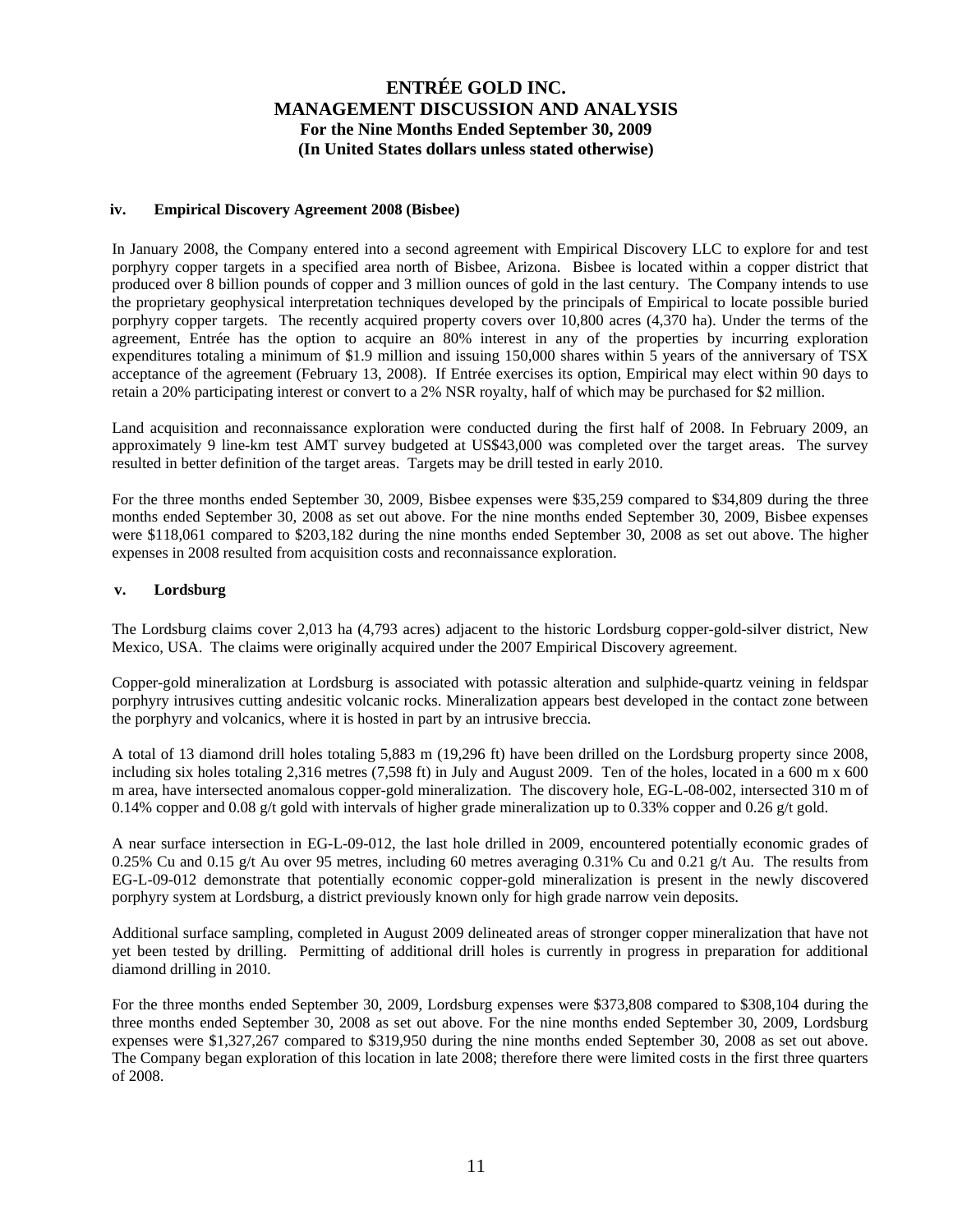#### **vi. Yerington Properties (Blackjack and Roulette)**

Work on the Yerington Properties, Blackjack and Roulette, is still in preliminary stages. An extensive soil geochemical and geological program has recently been completed over much of the Blackjack copper-molybdenum property, which was recently optioned from HoneyBadger. Results are currently being compiled and will be used, together with geophysical data, to target drilling in an upcoming program.

No work has been completed to date on the Roulette property.

### **vii. Crystal Property**

A short prospecting and geochemical program was recently completed on the Crystal Property. No results have been received to date.

### **viii. Huaixi**

In November, 2007, Entrée entered into an agreement with the Zhejiang No. 11 Geological Brigade to explore for copper within three contiguous exploration licences, totaling approximately 61 square kilometres in Pingyang County, Zhejiang Province, People's Republic of China.

Entrée has agreed to spend \$3 million to fund exploration activities on the licences (collectively known as "Huaixi" - see maps at www.entreegold.com) over a four year period. After Entrée has expended \$3 million, the Company will hold a 78% interest and Zhejiang No. 11 Geological Brigade will hold a 22% interest in the project. The first year commitment under the agreement has been completed.

The licences cover a large area of advanced argillic alteration with peripheral, small scale, past-producing copper and pyrite mines. As the area has not been extensively drill-tested to depth or explored using deep-penetrating geophysical techniques, it is believed to offer excellent potential for the occurrence of buried copper-gold deposits. The geology of the Huaixi area is similar to that of high-level alteration systems associated with a number of porphyry copper deposits elsewhere in the world.

Entrée's exploration to date has been successful in outlining a 7 kilometre long northwest-trending structural corridor with a strong, multi-element porphyry signature. This was done primarily through soil and stream sediment sampling in 2008. This trend was tested with magnetic (95 line-km) and IP (32 line-km) geophysical surveys during May and June 2009. A drilling program recently commenced in late October 2009, to test targets outlined by the above surveys.

For the three months ended September 30, 2009, Huaixi expenses were \$127,418 compared to \$212,270 during the three months ended September 30, 2008 as set out above. For the nine months ended September 30, 2009, Huaixi expenses were \$562,352 compared to \$401,997 during the nine months ended September 30, 2008 as set out above. The Company continued surface exploration at Huaixi and dedicated more personnel to the project than in the previous year.

#### **B) GENERAL AND ADMINISTRATIVE**

For the three months ended September 30, 2009, general and administrative expense before stock-based compensation was \$664,735 compared to \$1,090,904 during the three months ended September 30, 2008 as set out above. For the nine months ended September 30, 2009, general and administrative expense before stock-based compensation was \$2,017,576 compared to \$2,609,103 during the nine months ended September 30, 2008 as set out above. The decrease in 2009 was due to lower consulting, audit and legal fees and a write-down of fixed assets in 2008.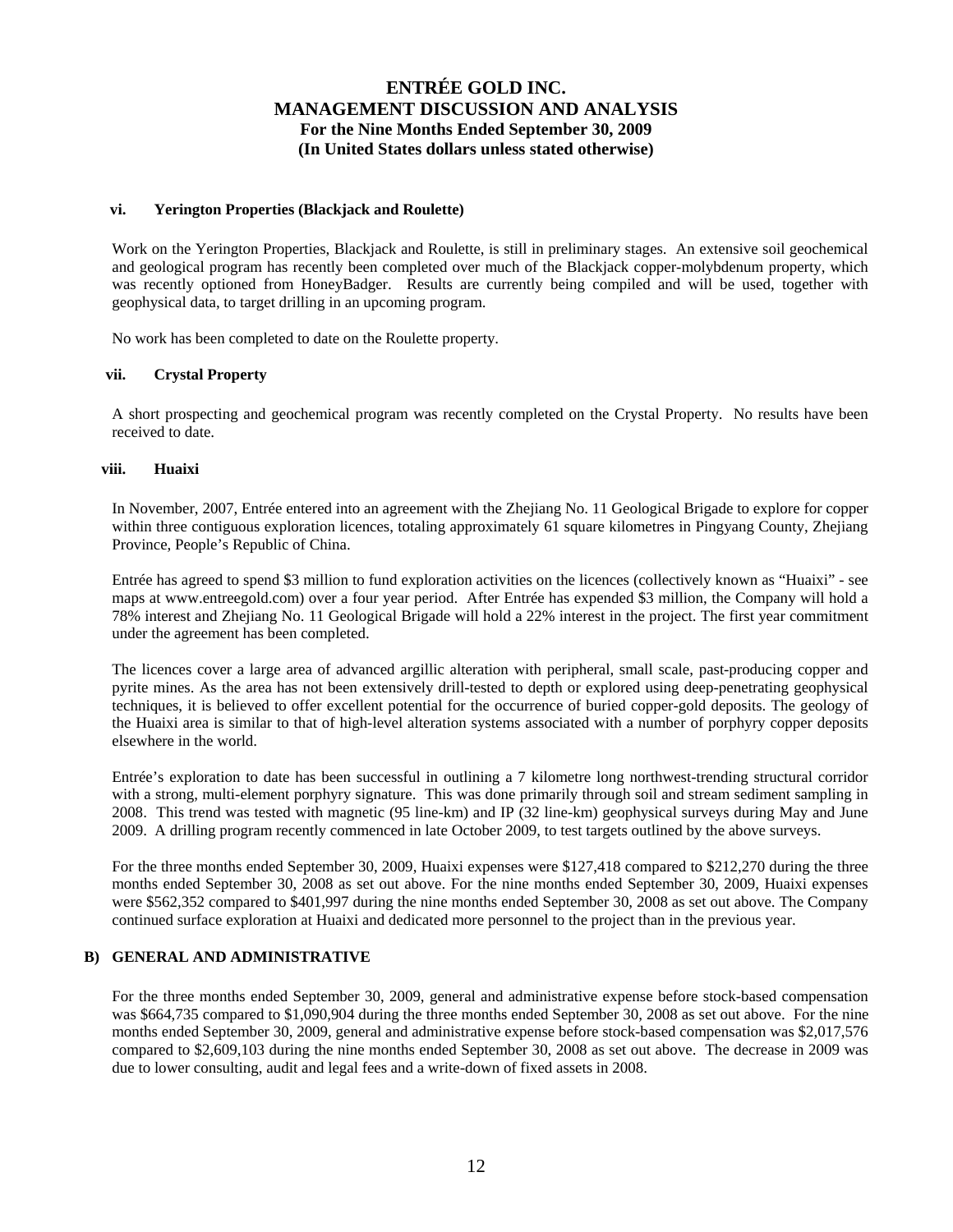### **C) STOCK-BASED COMPENSATION**

For the three months ended September 30, 2009, stock-based compensation expense was \$Nil compared to \$1,472,532 during the three months ended September 30, 2008 as set out above. For the nine months ended September 30, 2009, stock-based compensation expense was \$1,326,834 compared to \$3,639,221 during the nine months ended September 30, 2008 as set out above. During the nine months ended September 30, 2009, 1,780,000 options were granted with a fair value of \$1,250,242 compared to 2,952,000 options that were granted with a fair value of \$3,532,013 during the nine months ended September 30, 2008.

### **D) STOCKHOLDER COMMUNICATIONS AND INVESTOR RELATIONS**

For the three months ended September 30, 2009, stockholder communications and investor relations expense before stock-based compensation was \$183,174 compared to \$173,372 during the three months ended September 30, 2008 as set out above. For the nine months ended September 30, 2009, stockholder communications and investor relations expense before stock-based compensation was \$452,719 compared to \$514,540 during the nine months ended September 30, 2008 as set out above. This decrease was due to a reduction in advertising and conference expenses.

### **E) INTEREST INCOME**

For the three months ended September 30, 2009, interest income was \$33,142 compared to \$443,438 during the three months ended September 30, 2008 as set out above. For the nine months ended September 30, 2009, interest income was \$334,983 compared to \$1,656,630 during the nine months ended September 30, 2008 as set out above. The Company earns income on its cash and cash equivalents. The decreases were due to lesser principal amounts invested due to cash expenditures throughout the year and lower interest rates due to market conditions.

#### **F) VALUATION OF INVESTMENT**

#### *Asset Backed Commercial Paper*

The Company owns Asset Backed Notes ('AB Notes') with a face value of C\$4,013,365. These Notes were issued in replacement of Third Party Asset Backed Commercial Paper ('ABCP') formerly held by the Company. When this ABCP matured but was not redeemed in 2007, it became the subject of a restructuring process overseen by the Pan Canadian Investor Committee. The restructuring was concluded on January 21, 2009 when the ABCP was replaced with long term asset backed securities - the AB Notes. The Company has designated the notes as "available for sale" and the notes are recorded at fair value.

Using publicly available information received from the Pan Canadian Investor Committee as well as Ernst & Young, the court appointed monitor of the restructuring, and Blackrock, the asset administrator, the Company has been able to determine the key characteristics of each class of AB Notes it received: par value; credit rating; interest rate and projected interest payments; and maturity date. It then engaged an ABCP expert to help it estimate the return that a prospective investor would require for each class of AB Notes (Required Yield). Lastly, it calculated the net present value of the cash flows for each class of AB Notes using the Required Yield as the discount factor.

The fair market value of the AB Notes has been impacted by a number of factors.

There has been a continued improvement in general corporate credit market conditions over this time period. This decrease in credit risk impacts the intrinsic value of the AB Notes due to a general lowering of default risk – albeit a decline from historically high levels – and a decrease in the likelihood that credit risk limits built into the AB Notes will be exceeded (specifically, the spread-based margin triggers). Accordingly, the required yield on the AB Notes has been reduced to reflect easing in the credit markets.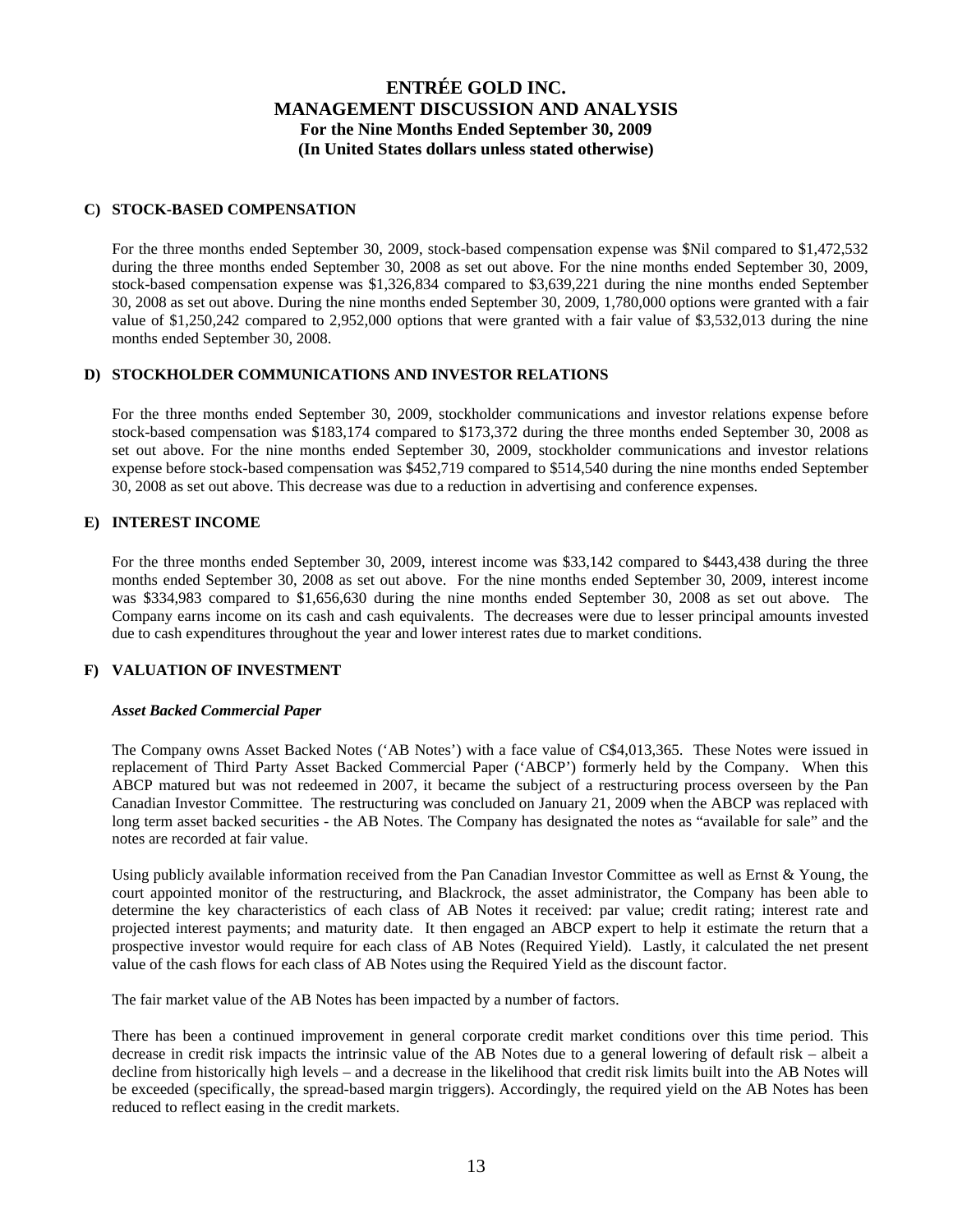Another factor is the simple passage of time. As with all debt instruments, the value of these AB Notes will approach par as the date of maturity approaches and assuming that they do not default. The reduction in the time-to-maturity is a factor that increases the fair market value of the AB Notes over time.

There was an offsetting negative factor that influenced the valuation of the AB Notes. On August 11, 2009, Dominion Bond Rating Service ('DBRS') downgraded the MAV2 A-2 Pooled Notes to BBB (low) with a negative outlook. DBRS cited credit quality concerns specific to five assets underlying the MAV2 Pool and disclosed additional details on the composition and performance of those assets. While none of these assets had defaulted, DBRS felt that their margins of protection against loss had been eroded, increasing the probability that one or more of these assets may default. DBRS noted that if all of these assets were to default and realize 100% losses, then the MAV2 A-2 Notes would realize a small loss; the C Notes and B Notes would be lost in entirety. In order to take this new disclosure into account, the required yield for the MAV2 A-2, B, and C Notes was increased in determining the fair market valuation of the Notes held by the Company.

The net impact of these positive and negative factors was an increase in fair market value in the period. As a result of this analysis, the Company has estimated the fair market value of its AB Notes investment to be C\$2,173,928 as at September 30, 2009. Accordingly, the Company has recorded an unrealized gain of \$475,541 in other comprehensive income.

The table below summarizes the Company's valuation.

| Restructuring categories | C\$ thousands<br>Face value | <b>C\$</b> Fair<br>value | Expected<br>maturity date |
|--------------------------|-----------------------------|--------------------------|---------------------------|
| <b>MAV 2 Notes</b>       |                             | estimate*                |                           |
| A1 (rated A)             | 1,966,529                   | 1.342.444                | 12/31/2016                |
| $A2$ (rated A)           | 1,630,461                   | 783,952                  | 12/31/2016                |
| В                        | 295,974                     | 42,901                   | 12/31/2016                |
| C                        | 120,401                     | 4,631                    | 12/31/2016                |
|                          |                             |                          |                           |
|                          |                             |                          |                           |

\* - the range of fair values estimated by the Company varied between C\$1.9 million and C\$2.4 million

- the total United States dollars fair value of the investment at September 30, 2009 is \$2,027,540.

**Total original investment 4,013,365 2,173,928** 

While we believe that we have utilized an appropriate methodology to estimate fair value, given the current state and ongoing volatility of global credit markets there can be no assurance that management's estimate of potential recovery as at September 30, 2009 is accurate. Subsequent adjustments, either materially higher or lower, may be required in future reporting periods. Management will continue to seek all avenues to recover the maximum value from the original investments and interest due.

The secondary market for the AB Notes continues to be very illiquid with only a small number of trades reported that took place at very distressed sales prices. There is little bidding activity and it is difficult to ascertain what potential volume could be transacted at those bids. Investors wishing to sell their AB Notes would have to give up a significant liquidity discount below the intrinsic value of the Notes. It is uncertain if or when a more liquid secondary market for the AB Notes will develop.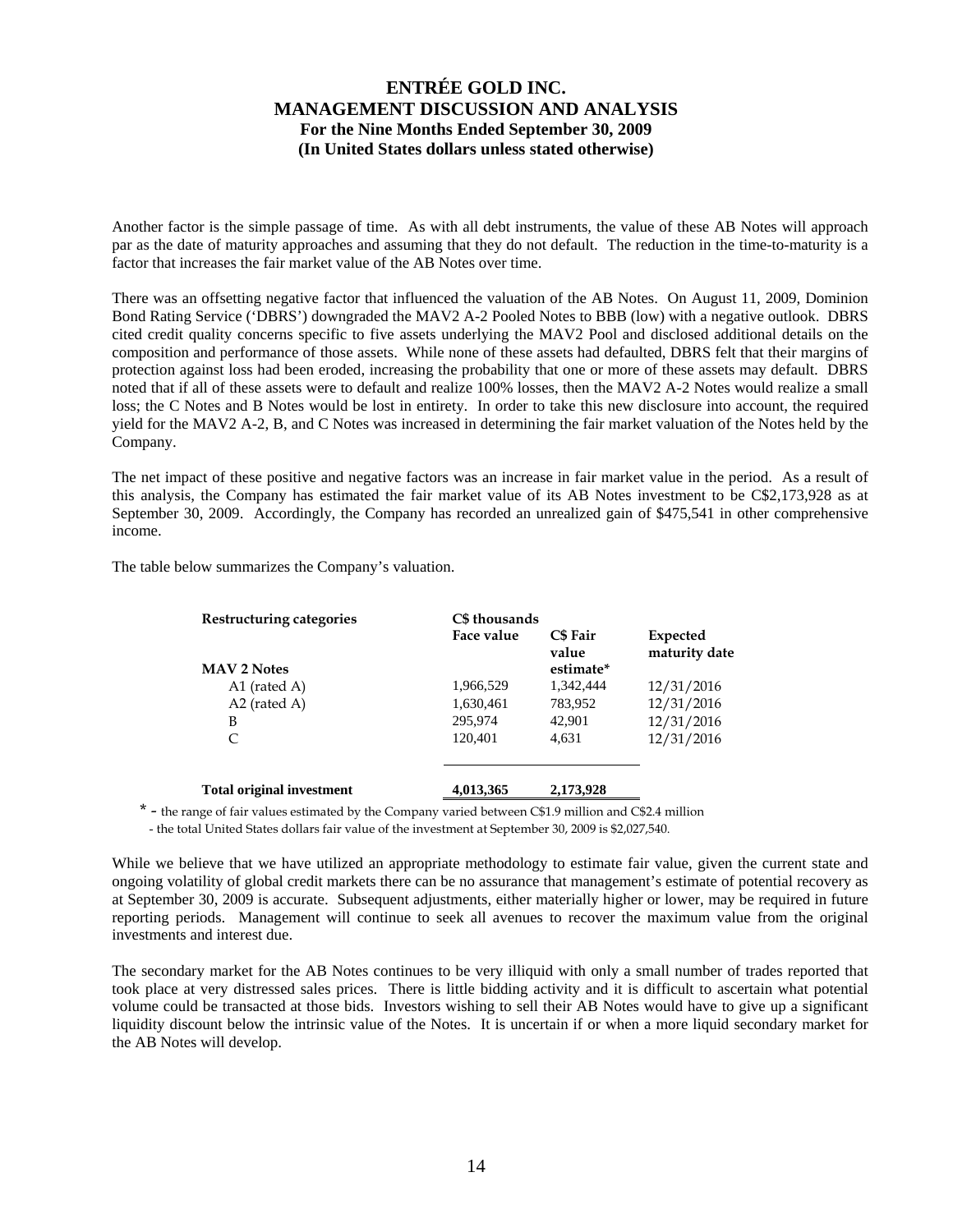#### *Equity Method Investment*

The Company has a 20% equity investment in a joint venture with Ivanhoe Mines. At September 30, 2009, the Company's investment in the joint venture is \$Nil. The Company's share of the loss of the joint venture is \$43,904 for the nine months ended September 30, 2009 (September 30, 2008, \$325,989).

### **G) OUTLOOK**

In Mongolia, the 2009 program has focused primarily on infill drilling at Nomkhon Bohr and was budgeted for just over \$3 million. Results are currently being correlated in preparation for a resource calculation. Once the resource calculation has been compiled and registered, an application for conversion of the exploration licence to a mining licence may be made.

Shivee Tolgoi and Javhlant exploration licences were converted to mining licences on October 26, 2009, triggering an immediate licence fee payment of \$1.2 million, part of which will be recovered from the joint venture with Ivanhoe Mines. Additional exploration on the western portion of Shivee Tolgoi is contemplated, pending evaluation of 2009 exploration results and 2010 budget proposals.

Successful negotiation of the Investment Agreement has brought stability to the Oyu Tolgoi project. Once an updated mine plan has been released by Ivanhoe Mines and its strategic partner, Rio Tinto, the Company will have a clearer image of the future exploration, development and production possibilities for the Hugo North Extension and Heruga deposits. Until this information is made public, however, the Company is limited in its ability to determine the future direction of the joint venture.

In July and August 2009, the Company completed six additional drill holes totaling 2,316 metres (7,598 ft) on the Lordsburg copper-gold porphyry project in New Mexico. Significant copper and gold results were intersected in four of the six holes. Of particular note, a near surface intersection in hole EG-L-09-012 returned potentially economic grades of 0.25% copper and 0.15 g/t gold over 94 metres, including 60 metres averaging 0.31% Cu and 0.21 g/t Au. Additional surface sampling, completed in August 2009, delineated areas of stronger copper mineralization that have not yet been tested for drilling. Permitting of additional drill holes is currently in progress in preparation for continued diamond drilling in 2010.

Drill testing of various targets on the Huaixi project commenced in late October 2009. Exploration to date has been successful in outlining a 7 kilometre long northwest-trending structural corridor with a strong, multi-element porphyry signature. The trend was further defined with magnetic (95 line-kilometres) and IP (32 line-kilometres) geophysical surveys in spring 2009.

The Blackjack and Roulette projects in Nevada are both early stage exploration prospects. The Company is working with technical committees on both projects to determine the exploration program for 2010.

For the Crystal project in British Columbia, field crews have completed a preliminary prospecting and geochemical program. Results need to be compiled prior to determining future exploration program.

The Company is actively engaged in looking for properties to acquire and manage, which are complementary to its existing projects, particularly large tonnage base and precious metal targets in eastern Asia and the Americas. Our most recent efforts have resulted in agreements with HoneyBadger, Bronco Creek and Taiga Consultants on projects in Nevada and British Columbia.

The commodities the Company is most likely to pursue include copper, gold and molybdenum, which are often associated with large tonnage, porphyry related environments. The Company has entered into agreements to acquire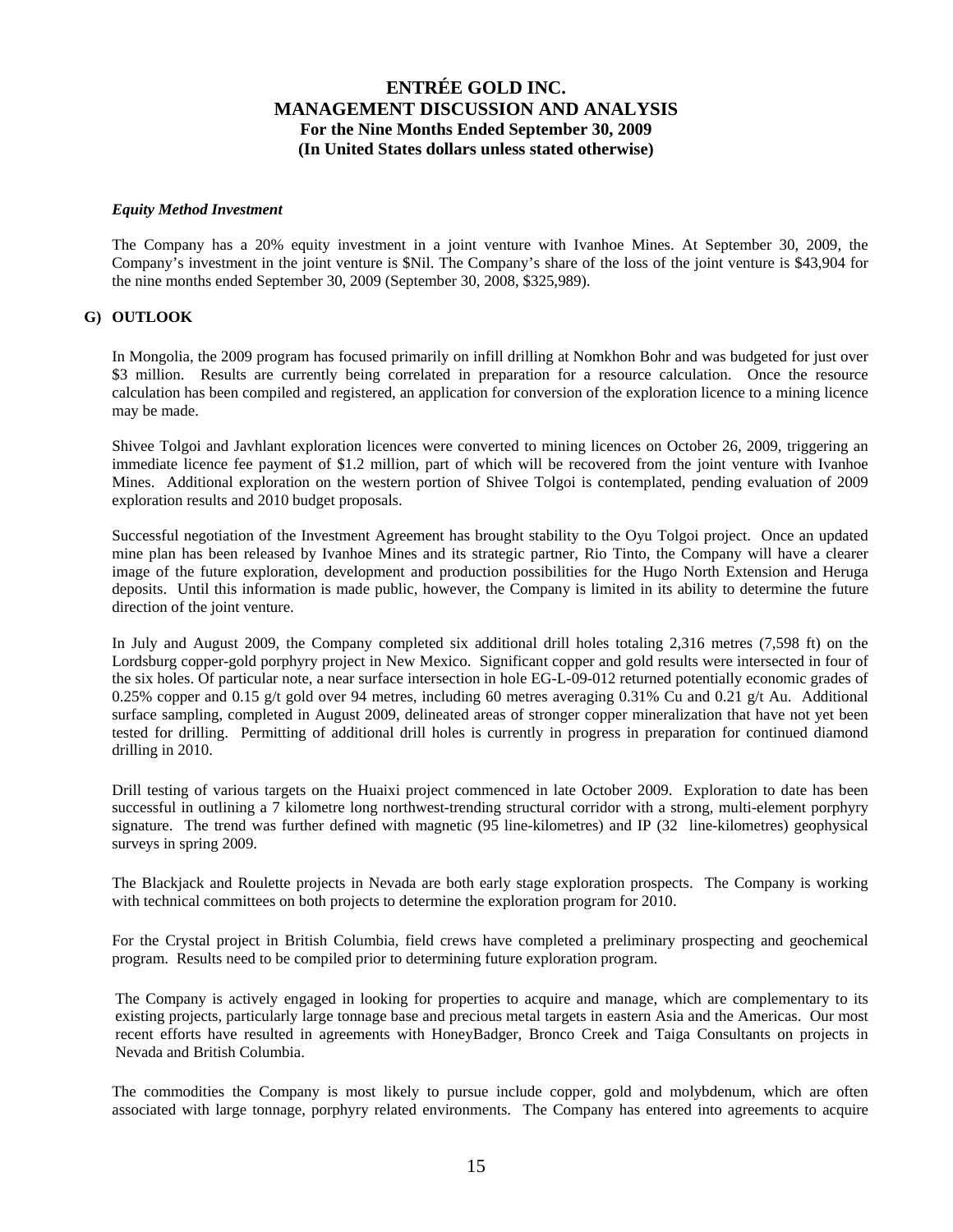these types of targets over the past several months in the southwestern U.S, China and more recently in Canada. Other jurisdictions may be considered, depending on the merits of the potential asset. Smaller, higher grade systems will be considered by the Company if they demonstrate potential for near-term production and cash-flow. If the Company is able to identify smaller, higher grade bodies that may be indicative of concealed larger tonnage mineralized systems, it may negotiate and enter into agreements to acquire them.

The Company feels confident that it has sufficient funds available for ongoing operations and possible future acquisitions.

## **4. SELECTED QUARTERLY DATA**

|                                                           |     | <b>Three Months</b><br>Ended<br>September 30,<br>2009 |               | Three Months Three Months<br>Ended<br><b>June 30,</b><br>2009 |               | Ended<br>March 31,<br>2009 |     | Three Months<br>Ended<br>December 31,<br>2008 |
|-----------------------------------------------------------|-----|-------------------------------------------------------|---------------|---------------------------------------------------------------|---------------|----------------------------|-----|-----------------------------------------------|
| Exploration                                               | \$. | 2,722,656                                             | <b>S</b>      | 2,840,854                                                     | \$.           | 2,015,597                  | \$. | 4,236,000                                     |
| General and administrative                                |     | 888,319                                               |               | 942,685                                                       |               | 1,921,802                  |     | 742,828                                       |
| Loss from operations                                      |     | (3,610,975)                                           |               | (3,783,539)                                                   |               | (3,937,399)                |     | (4,978,828)                                   |
| Interest income                                           |     | 33,142                                                |               | 80,161                                                        |               | 221,680                    |     | 324,686                                       |
| Loss from equity investee                                 |     | (43,094)                                              |               | (22, 454)                                                     |               |                            |     | (40,606)                                      |
| Fair value adjustment to asset<br>backed commercial paper |     |                                                       |               |                                                               |               |                            |     |                                               |
| Net loss                                                  | \$  | (3,620,927)                                           | <sup>\$</sup> | (3,725,832)                                                   | <sup>\$</sup> | (3,715,719)                | \$. | (4,694,748)                                   |
| Loss per share, basic and diluted                         | \$  | $(0.04)$ \$                                           |               | (0.04)                                                        |               | $(0.04)$ \$                |     | (0.05)                                        |

|                                           | Three Months<br>Ended<br>September 30,<br>2008 |     | <b>Three Months Three Months Three Months</b><br>Ended<br><b>June 30,</b><br>2008 |     | <b>Ended</b><br>March 31,<br>2008 |     | Ended<br>December 31,<br>2007 |
|-------------------------------------------|------------------------------------------------|-----|-----------------------------------------------------------------------------------|-----|-----------------------------------|-----|-------------------------------|
|                                           |                                                | \$. |                                                                                   | \$. |                                   | \$. |                               |
| Exploration<br>General and administrative | \$<br>2,889,592<br>2,350,113                   |     | 2,112,848<br>2,514,253                                                            |     | 1,002,330<br>1,162,875            |     | 1,097,168<br>1,222,037        |
| Loss from operations                      | (5,239,705)                                    |     | (4,627,101)                                                                       |     | (2,165,205)                       |     | (2,319,205)                   |
| Interest income                           | 443.438                                        |     | 537,010                                                                           |     | 676.182                           |     | 494.635                       |
| Loss from equity investee                 | (325,989)                                      |     |                                                                                   |     |                                   |     |                               |
| Fair value adjustment to asset            |                                                |     |                                                                                   |     |                                   |     |                               |
| backed commercial paper                   | (844, 537)                                     |     |                                                                                   |     | (489, 623)                        |     | (425, 108)                    |
| Net loss                                  | \$<br>(5,966,793)                              | -S  | (4,090,091)                                                                       | S   | (1,978,646)                       | \$. | (2,249,678)                   |
| Loss per share, basic and diluted         | \$<br>(0.06)                                   | -S  | (0.04)                                                                            | -S  | $(0.03)$ \$                       |     | (0.03)                        |

The 2009 field exploration season commenced in March resulting in higher exploration costs compared to the first quarter of 2008. Costs in the second quarter of 2009 were higher than 2008 due to the increased activity in the USA and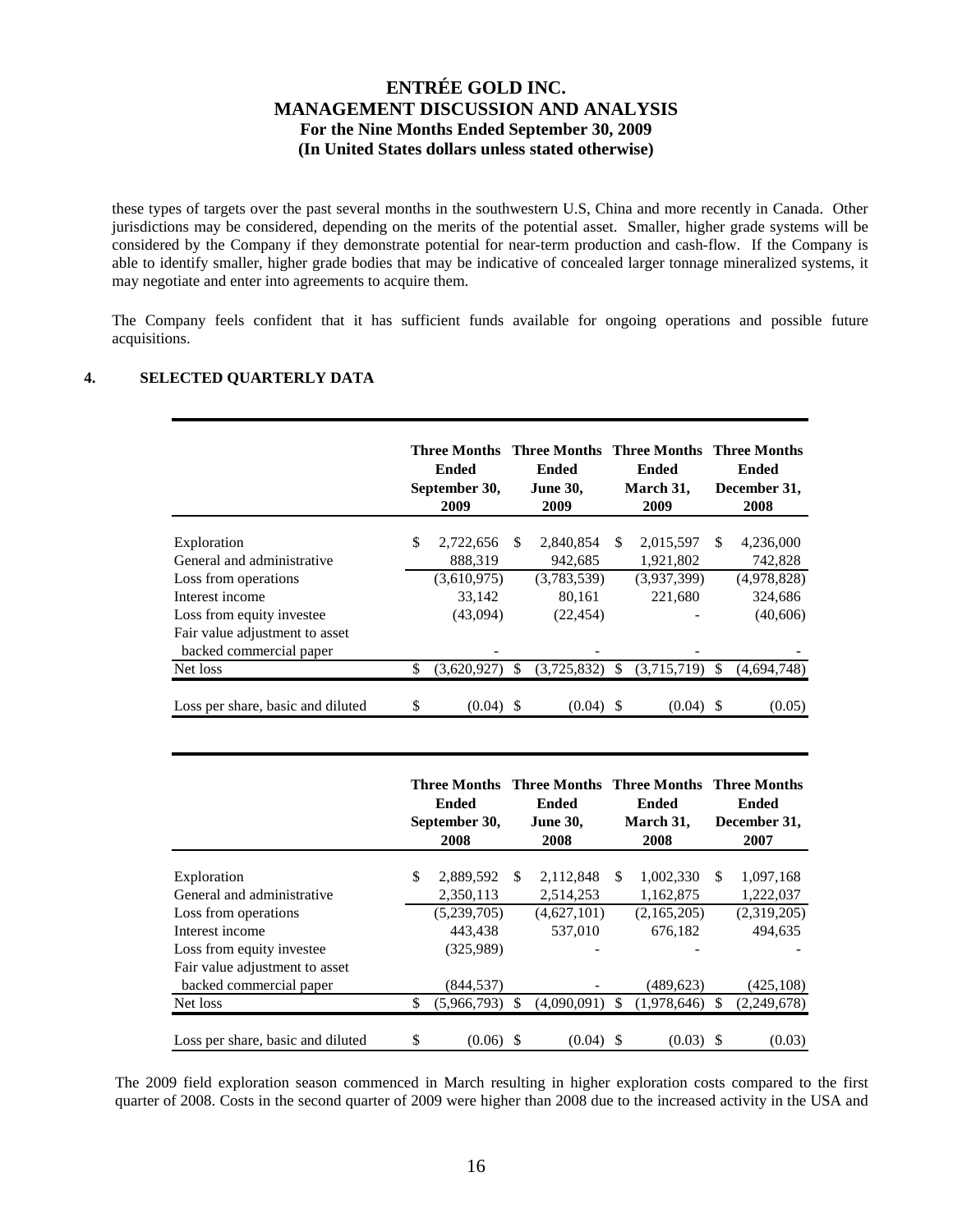China. Exploration costs in the fourth quarter of 2008 increased compared to the same quarter in 2007 due to the addition of projects in China and the USA and costs associated with evaluating the new coal discovery, Nomkhon Bohr. Interest income in 2009 and the fourth quarter of 2008 have decreased due to a decrease in interest rates and a reduction in capital invested. General and administrative costs fluctuate throughout the year, primarily due to stock-based compensation expenses.

## **5. LIQUIDITY**

To date the Company has not generated significant revenues from its operations and is considered to be in the exploration stage. Working capital on hand at September 30, 2009 was \$41,729,183 and is more than sufficient to finance budgeted exploration, general and administrative expense and investor relations for the balance of 2009. Cash and cash equivalents and short-term investments were \$41,671,476 at September 30, 2009. The Company has approximately \$39 million surplus funds available for acquisitions and/or operating requirements for 2010 and subsequent years. At present, the Company is dependent on equity financing for additional funding if required. Should one of the Company's projects proceed to the mine development stage, it is expected that a combination of debt and equity financing would be available.

Under the terms of the joint venture, Entrée is carried through to production, at its election, by debt financing from Ivanhoe Mines with interest accruing at Ivanhoe Mines' actual cost of capital or prime +2%, whichever is less, at the date of the advance.

## **Operating activities**

Cash used in operations was \$9,638,044 for the nine months ended September 30, 2009 (September 30, 2008 - \$5,627,510) and represents expenditures on mineral property exploration and general and administrative expense as described above for both periods.

### **Financing activities**

Cash provided by financing activities during the six months ended September 30, 2009 and 2008, the Company issued common shares as follows:

|                           | <b>Nine Months</b><br>Ended<br>2009 | <b>Nine Months</b><br>Ended<br>2009 | <b>Nine Months</b><br>Ended<br>September 30, September 30, September 30, September 30,<br>2008 | <b>Nine Months</b><br>Ended<br>2008 |
|---------------------------|-------------------------------------|-------------------------------------|------------------------------------------------------------------------------------------------|-------------------------------------|
|                           | <b>Shares</b>                       | Amount                              | <b>Shares</b>                                                                                  | Amount                              |
| <b>Share Issue Costs</b>  | $\overline{\phantom{a}}$            | <sup>\$</sup>                       | ۰                                                                                              | S<br>(7,186)                        |
| Exercise of stock options | 499,500                             | 549,897                             | 958,057                                                                                        | 856,470                             |
| Mineral property interest | 92,500                              | 152,571                             | 30,000                                                                                         | 60,941                              |
|                           | 592,000                             | 702.468<br>S                        | 988,057                                                                                        | 910.225<br>S                        |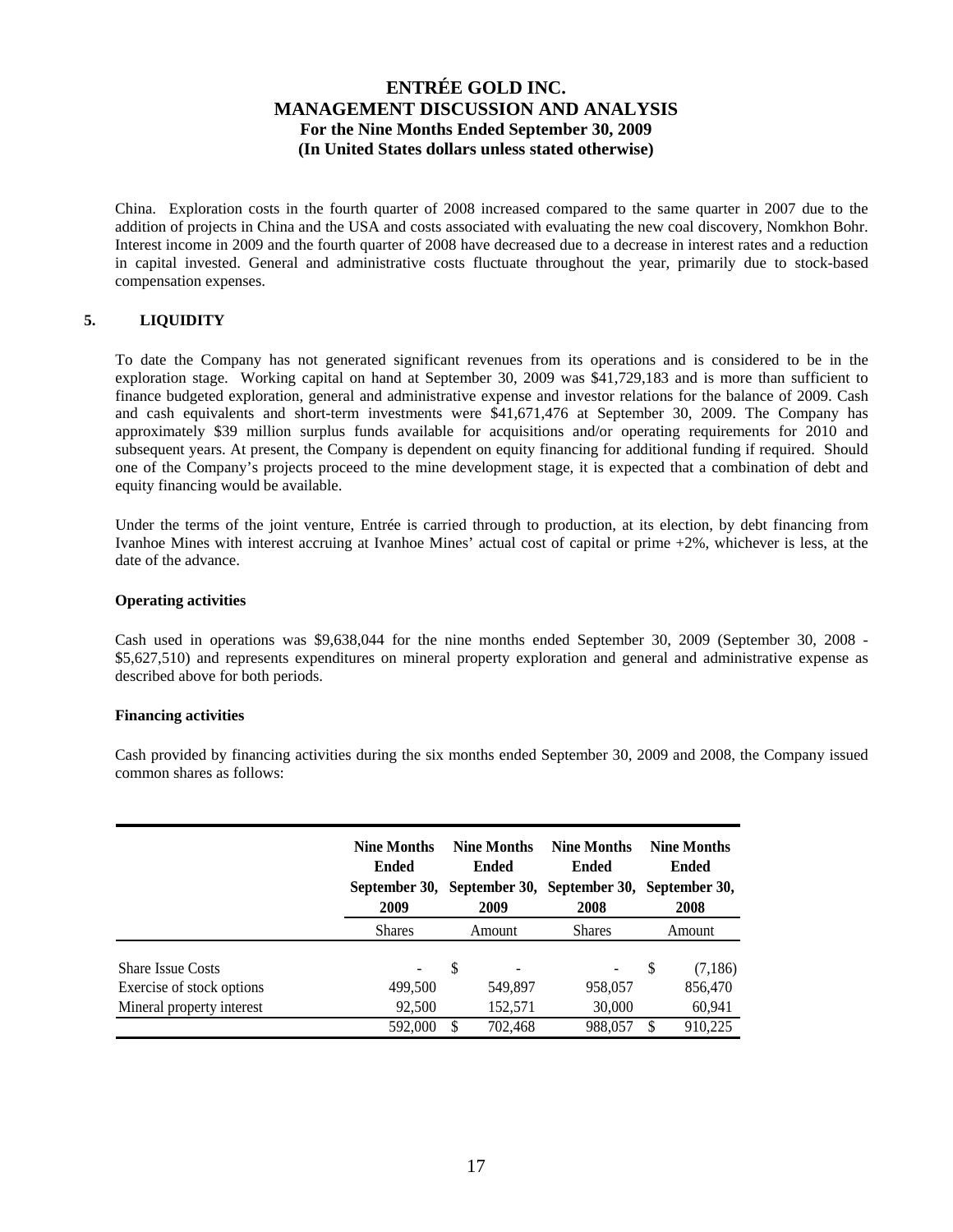#### **Investing activities**

During the nine months ended September 30, 2009, the Company advanced \$65,548 to the joint venture with Ivanhoe Mines representing the Company's 20% participation in joint venture expenditures. During the nine months ended September 30, 2009, the Company expended \$98,379 on equipment, primarily for exploration activities (September 30, 2008 - \$179,851).

### **Table of Contractual Commitments**

The following table lists as of September 30, 2009 information with respect to the Company's known contractual obligations.

|               |   | <b>Less than</b><br>1 Year | 1-3 Years |      | 3-5 Years | More<br>than<br>5 Year   | <b>Total</b> |
|---------------|---|----------------------------|-----------|------|-----------|--------------------------|--------------|
| Office leases | S | 31,297<br>- \$             | 103,744   | - S  | Ξ.        | ۰.                       | 135,041      |
| Total         |   | 31,297<br>\$               | 103,744   | - \$ | -         | $\overline{\phantom{a}}$ | 135,041      |

### **Outstanding share data**

As at September 30, 2009, there were 95,152,898 common shares outstanding. In addition there were 11,341,300 stock options outstanding with exercise prices ranging from C\$1.07 to C\$3.10 per share. There were no warrants outstanding at September 30, 2009. As at November 9, 2009, there were 95,575,565 common shares outstanding.

### **6. CAPITAL RESOURCES**

The Company had no commitments for capital assets at September 30, 2009.

At September 30, 2009, the Company had working capital of \$41,729,183 compared to \$45,161,538 at December 31, 2008. In addition, the Company had an investment in asset backed commercial paper of \$2,027,540 net of all adjustments. Budgeted expenditures for the 12 months ending December 31, 2009 are approximately \$9 million for exploration and \$3 million for administration and stockholder communications, net of interest and other income. Working capital on hand is expected to exceed cash requirements for the ensuing three months by approximately \$39 million.

The Company is committed to make lease payments for the rental of office space totaling \$135,041 over the remaining three years of its five year office lease in Vancouver, an annual office lease in Beijing and an annual lease for accommodations in Vancouver.

## **7. OFF-BALANCE SHEET TRANSACTIONS**

The Company has no off-balance sheet arrangements except for the contractual obligation noted above.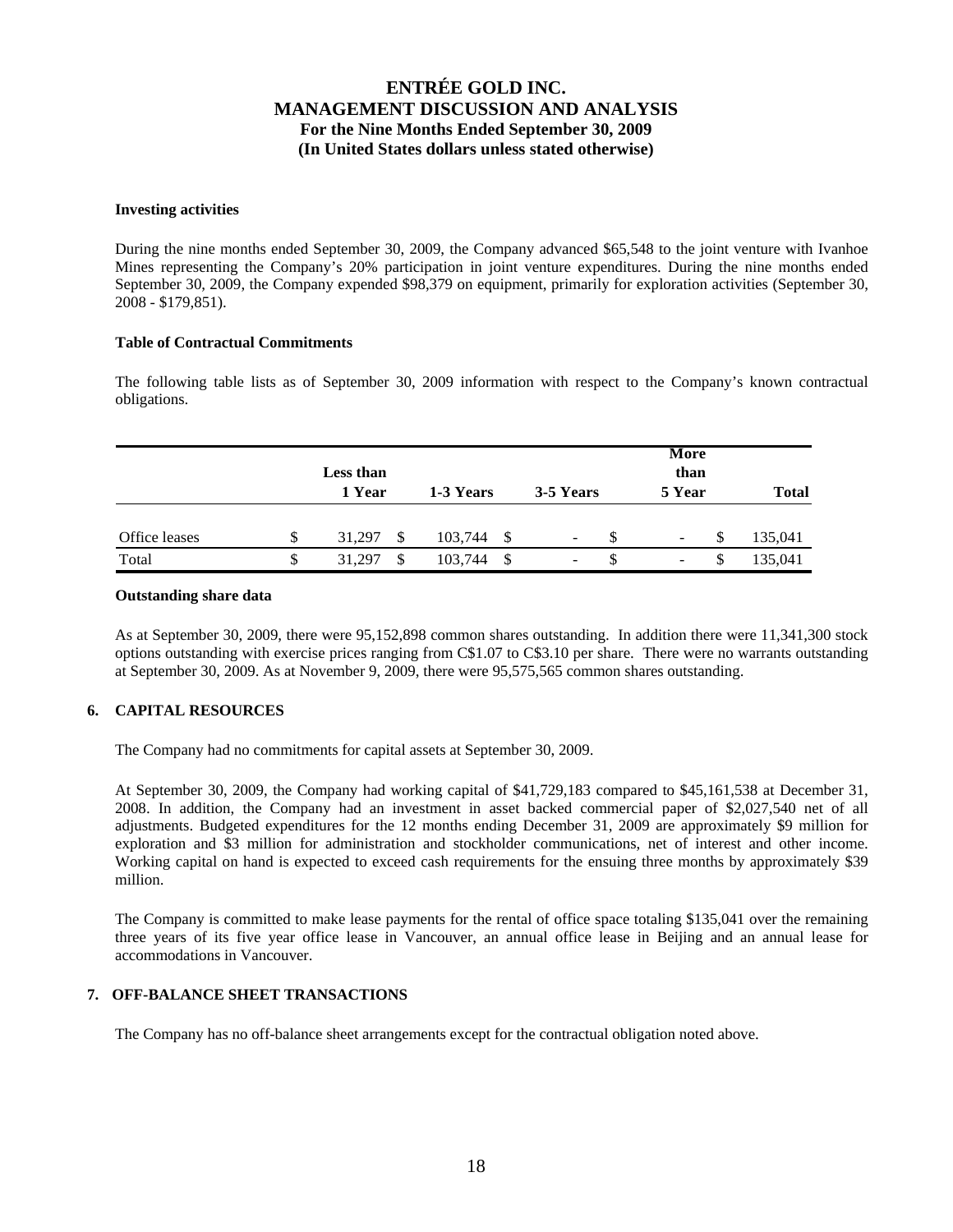### **8. TRANSACTIONS WITH RELATED PARTIES**

The Company did not enter into any transactions with related parties during the nine months ended September 30, 2009 (September 30, 2008 - \$38,767).

The September 30, 2008 transactions were in the normal course of operations and were measured at the exchange amount which represented the amount of consideration established and agreed to by the related parties.

## **9. PROPOSED TRANSACTIONS**

Not applicable.

## **10. CRITICAL ACCOUNTING ESTIMATES**

The preparation of consolidated financial statements in conformity with generally accepted accounting principles in the United States of America requires management to make estimates and assumptions that affect the reported amount of assets and liabilities and the disclosure of contingent assets and liabilities at the date of the financial statements and the reported amount of revenues and expenses during the period. Actual results could differ from these estimates.

The Company follows accounting guidelines in determining the value of stock option compensation, as disclosed in Note 6 to the Financial Statements. Unlike other numbers in the accounts, this is a calculated amount not based on historical cost, but on subjective assumptions introduced to an option pricing model, in particular: (1) an estimate for the average future hold period of issued stock options before exercise, expiry or cancellation and (2) future volatility of the Company's share price in the expected hold period (using historical volatility as a reference). Given that there is no market for the options and they are not transferable, the resulting value calculated is not necessarily the value the holder of the option could receive in an arm's-length transaction.

The Company's accounting policy is to expense exploration costs on a project by project basis consistent with United States GAAP. The policy is consistent with that of the other exploration companies that have not established mineral reserves. When a mineral reserve has been objectively established further exploration costs would be deferred. Management is of the view that its current policy is appropriate for the Company.

Under generally accepted accounting principles, the events and circumstances affecting ABCP since August 2007 constitute an indication of impairment and it is therefore necessary to carry ABCP at the lower of cost and estimated fair value. Fair value is estimated based on the results of a valuation technique that makes maximum use of inputs observed from markets, and relies as little as possible on inputs generated by the entity.

The Company has estimated the fair value of ABCP at September 30, 2009 using the methodology and assumptions outlined below. The fair value estimate of the New Notes to be received under the restructuring has been calculated based on information provided by the Pan Canadian Investor Committee as well as Ernst & Young, the Monitor of the restructuring.

The Company has applied its best estimate of prospective buyers' required yield and calculated the present value of the new notes using required yield as the discount factor. Using a range of potential discount factors allows the Company to estimate a range of recoverable values.

Restructuring costs are excluded from this valuation as it has been stated that the costs will be deducted from the accrued interest that the Company will receive shortly after the completion of the restructuring. Based on the fair value estimation, the Company has recorded an unrealized gain of \$475,541 (2008 - \$Nil) for the nine month period ended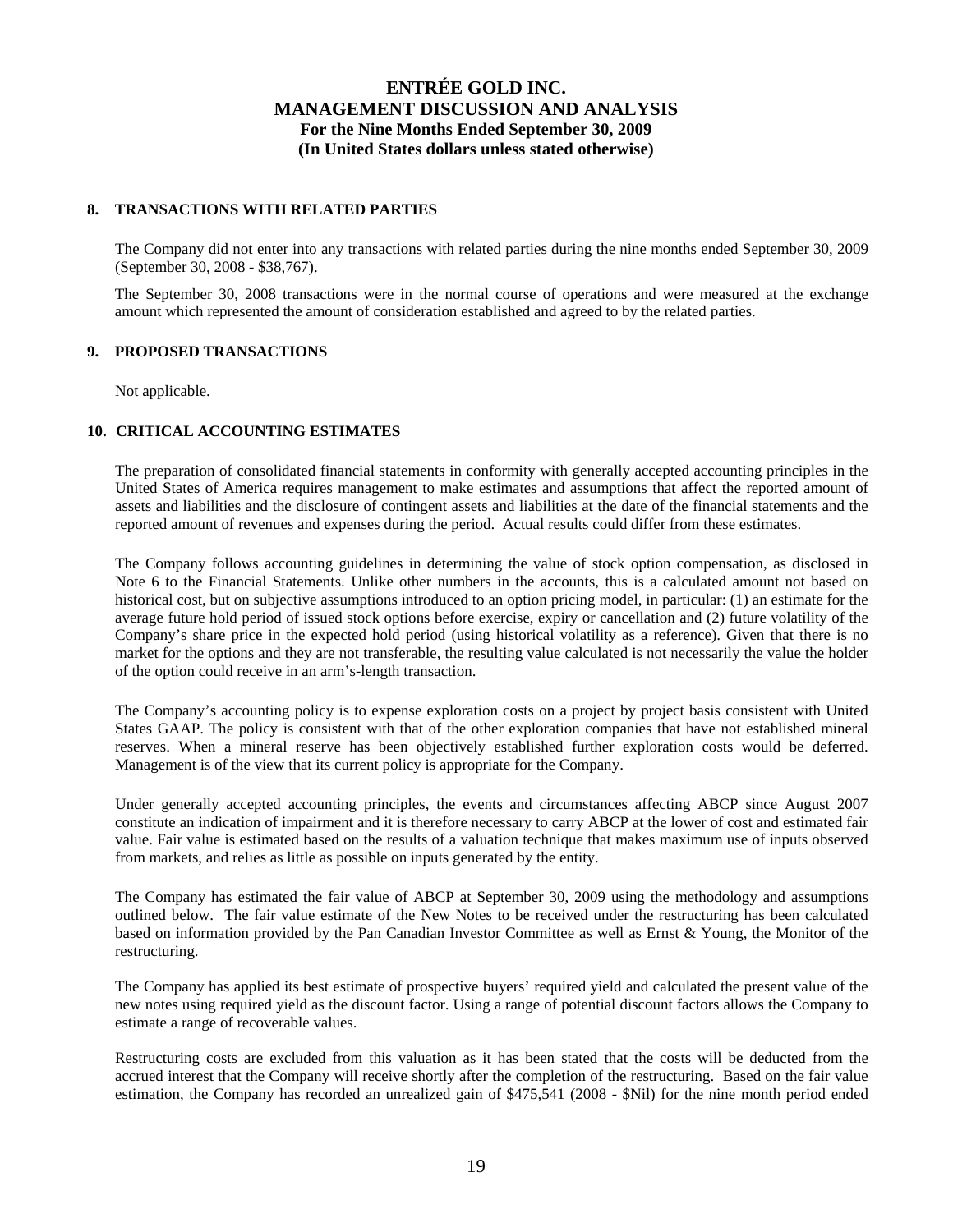September 30, 2009. There can be no assurance that the fair value estimate will be realized or that it will be adequate. Subsequent adjustments, which could be material, may be required in future reporting periods.

#### **11. CHANGES IN ACCOUNTING POLICIES**

A detailed summary of all of the Company's significant accounting policies and the estimates derived therefrom is included in Note 2 to the annual consolidated financial statements for the year ended December 31, 2008.

In December 2007, the Financial Accounting Standards Board ("FASB") issued SFAS No. 160, "Non-controlling Interest in Consolidated Financial Statement" ("SFAS 160"), which clarifies that a non-controlling interest in a subsidiary is an ownership interest in the consolidated entity that should be reported as equity in the consolidated financial statements. It requires consolidated net income to be reported at amounts that include the amounts attributable to both the parent and the non-controlling interest. It also requires disclosures, on the face of the consolidated statement of income, of the amounts of consolidated net income attributable to the parent and to the non-controlling interest. This consolidated financial statement will continue to be based on amounts attributable to the parent. SFAS 160 is effective for fiscal years beginning after December 31, 2008. The adoption of this standard did not have an impact on our financial position or results of operations.

In December 2007, the FASB issued SFAS No. 141 "Business Combinations" ("SFAS 141") (revised 2007) to improve the relevance, representational faithfulness, and comparability of the information that a reporting entity provides in its financial reports about a business combination and its effects. SFAS 141 establishes principles and requirements for the acquirer to (1) recognize and measure in its financial statements the identifiable assets acquired, the liabilities assumed, and any non-controlling interest; (2) recognizes and measures the goodwill acquired in the business combination or a gain from a bargain purchase; (3) determines what information to disclose to enable users of financial statements to evaluate the nature and financial effects of the business combination. The effective date of SFAS 141 is December 15, 2008. The adoption of this standard did not have an impact on our financial position or results of operations.

### **12. FINANCIAL INSTRUMENTS AND OTHER INSTRUMENTS**

The Company's financial assets and liabilities consist of cash and cash equivalents, investments, receivables, accounts payable and accrued liabilities and loan payable some of which are denominated in U.S. dollars, Mongolian Tugriks and Chinese Renminbi. The Company is at risk to financial gain or loss as a result of foreign exchange movements against the Canadian dollar. The Company minimizes its foreign exchange risk by maintaining low account balances in currencies other than the Canadian dollar. The Company does not currently have major commitments to acquire assets in foreign currencies; but historically it has incurred the majority of its exploration costs in foreign currencies.

### **13. OTHER MD&A REQUIREMENTS**

#### **Forward-Looking Statements**

Except for historical information contained in this discussion and analysis, disclosure statements contained herein are forward-looking, as defined in the United States Private Securities Litigation Reform Act of 1995. Forward-looking statements are subject to risks and uncertainties that could cause actual results to differ materially from those in such forward-looking statements. Forward-looking statements are made based on management's beliefs, estimates and opinions on the date the statements are made and the Company undertakes no obligation to update forward-looking statements if these beliefs, estimates and opinions or other circumstances should change. Investors are cautioned against attributing undue certainty to forward-looking statements.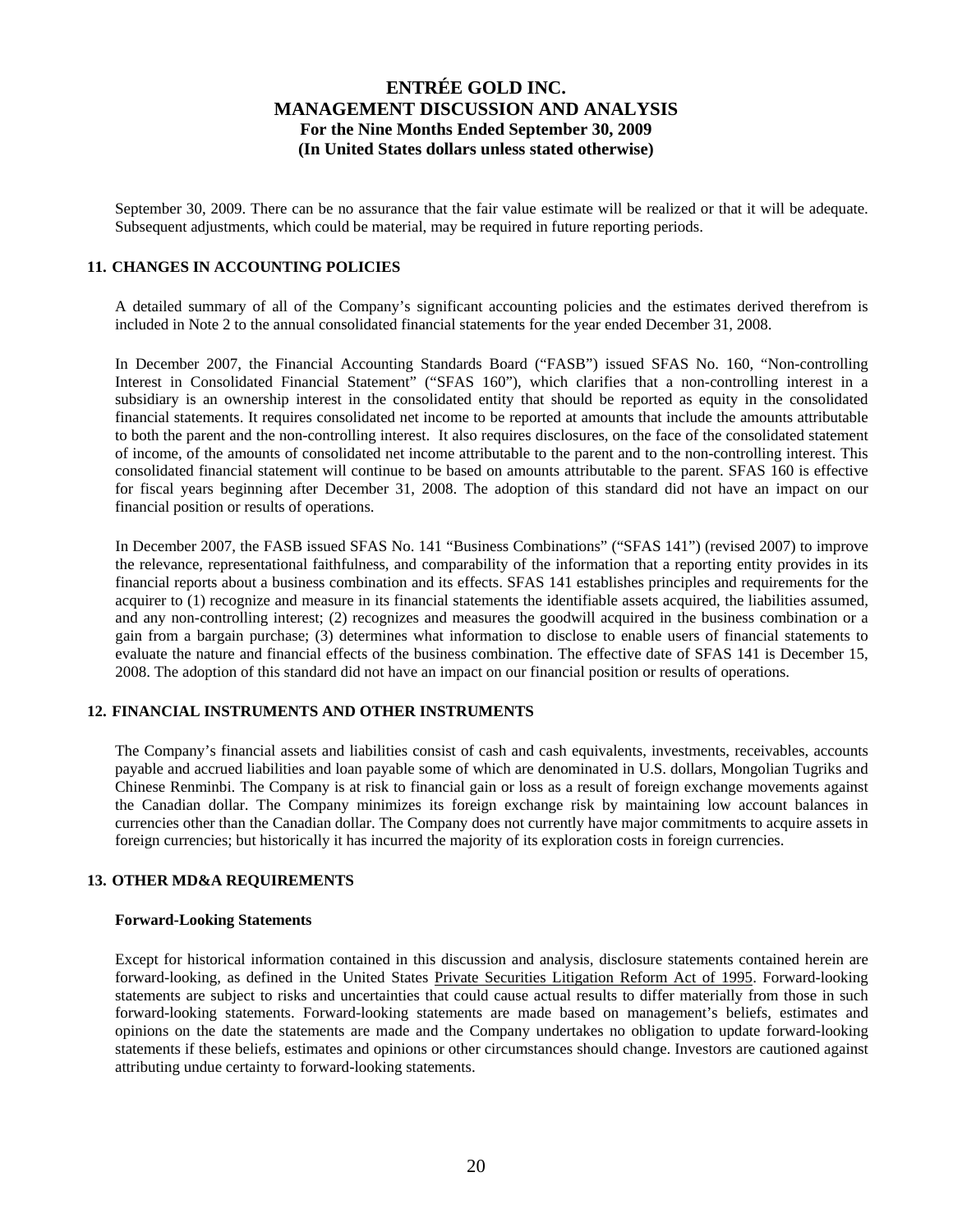### **Risk**

The Company is a mineral exploration and development company and is exposed to a number of risks and uncertainties that are common to other companies in the same business; some of these risks have been discussed elsewhere in this report. The reader should also refer to the more extensive discussion of risks contained in the Annual Information Form available on SEDAR at www.sedar.com.

There is no assurance that a commercially viable mineral deposit exists on any of our properties, and further exploration is required before we can evaluate whether any exist and, if so, whether it would be economically and legally feasible to develop or exploit those resources. Even if we are successful in identifying a mineral deposit, we would be required to spend substantial funds on further drilling and engineering studies before we could know whether that mineral deposit will constitute a reserve (a reserve is a commercially viable mineral deposit).

The Company must comply with licence and permitting requirements. The Shivee Tolgoi 3148X and Javhlant 3150X exploration licences were converted to mining licences on October 26, 2009. These licences now have a term of 30 years, with two potential extensions possible of 20 years each. The third Lookout Hill licence, Togoot 3136X, was issued on March 30, 2001, and expires in March 2010. The technical team is currently preparing an application to convert a portion or all of this exploration licence to a mining licence as well. There is no guarantee that the application will be accepted and the licence will be converted. Mongolian exploration licences are maintained in good standing by payment to the Mineral Resources Authority of Mongolia of set annual fees escalating from \$0.05 to \$1.50 per hectare over the course of the mineral tenure. Once an exploration licence is converted to a mining licence, the fees increase to \$15.00 per hectare. The total estimated annual fees in order to maintain the licences in good standing, if all three are converted to mining licences, is approximately \$2,700,000. Approximately \$600,000 of this amount would be subject to the joint venture with Ivanhoe Mines.

The Company must comply with environmental regulations that govern air and water quality and land disturbance and provide mine reclamation and closure costs.

The Company's financial success is subject to, among other things, fluctuations in copper and gold prices which may affect current or future operating results and may affect the economic value of its mineral resources. The Company's ability to obtain financing to explore for mineral deposits and to complete the development of those properties it has classified as assets is not assured; nor is there assurance that the expenditure of funds will result in the discovery of an economic mineral deposit. Should one or more of these risks and uncertainties materialize, or should underlying assumptions prove incorrect, actual results may vary materially from those described in forward-looking statements.

The Company has not completed a feasibility study on any of its deposits to determine if its hosts a mineral resource that can be economically developed and profitably mined.

#### **Disclosure Controls and Procedures**

Management is responsible for establishing and maintaining disclosure controls and procedures, which provide reasonable assurance that material information relating to the Company and its subsidiaries is accumulated and communicated to management to allow timely decisions regarding required disclosure. Management has evaluated the effectiveness of its disclosure and procedures as of December 31, 2008 and believes its disclosure controls and procedures to be effective.

It is important to recognize that the Company has limited administrative staffing. As a result, internal controls and disclosure controls and procedures which rely on segregation of duties in many cases are not appropriate or possible.